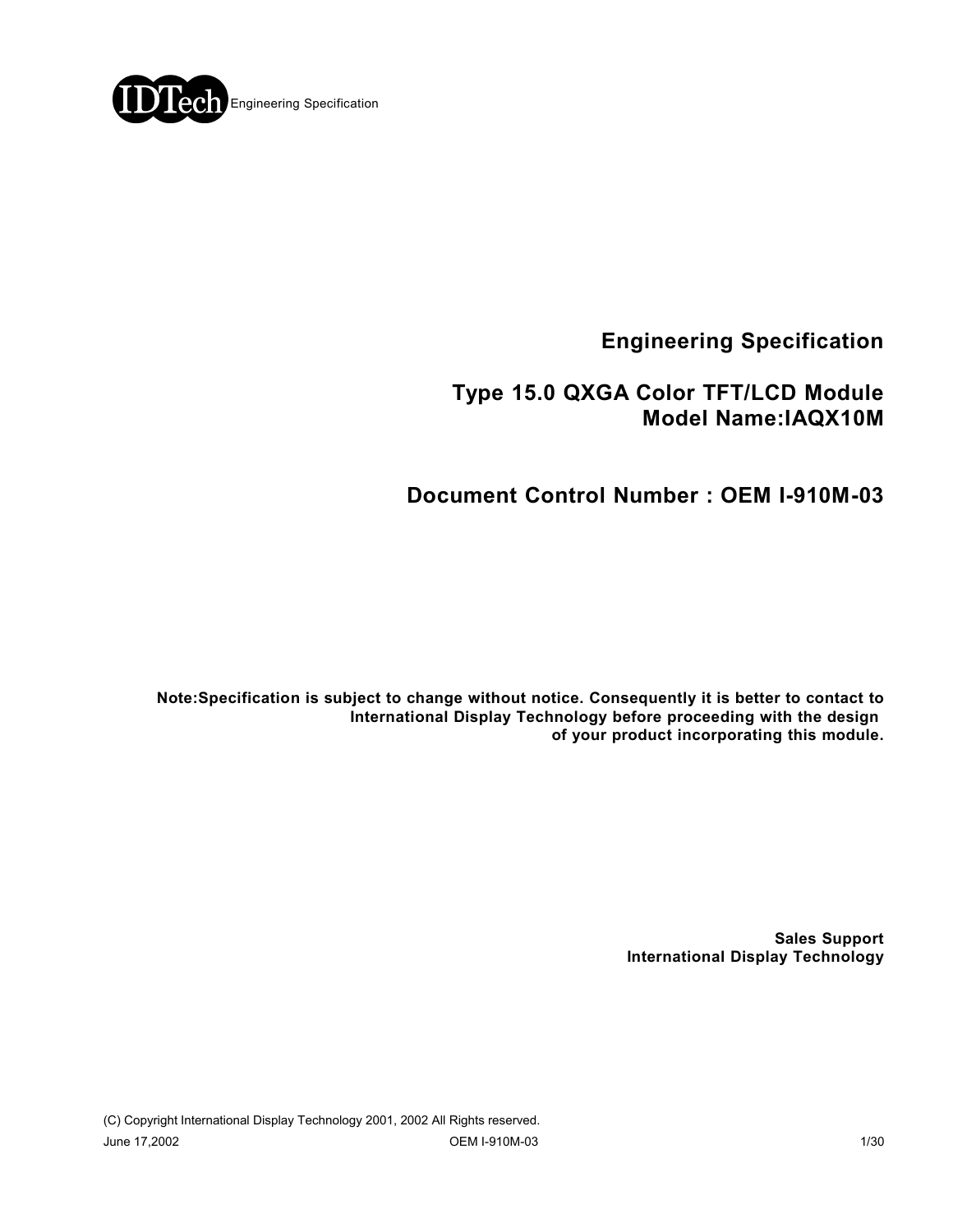

## **i Contents**

- i Contents
- ii Record of Revision
- **1.0 Handling Precautions**
- **2.0 General Description**
- 2.1 Characteristics
- 2.2 Functional Block Diagram
- **3.0 Absolute Maximum Ratings**
- **4.0 Optical Characteristics**
- **5.0 Signal Interface**
- 5.1 Connectors
- 5.2 Interface Signal Connector
- 5.3 Interface Signal Description
- 5.4 Interface Signal Electrical Characteristics
- 5.4.1 Signal Electrical Characteristics for LVDS Receiver
- 5.4.2 LVDS Receiver Internal Circuit
- 5.4.3 Recommended Guidelines for Motherboard PCB Design and Cable Selection
- 5.5 Signal for Lamp connector
- **6.0 Pixel format image**
- **7.0 Parameter guide line for CFL Inverter**
- **8.0 Interface Timings**
- 8.1 Timing Characteristics
- 8.2 Timing Definition
- **9.0 Power Consumption**
- **10.0 Power ON/OFF Sequence**
- **11.0 Mechanical Characteristics**
- **12.0 National Test Lab Requirement**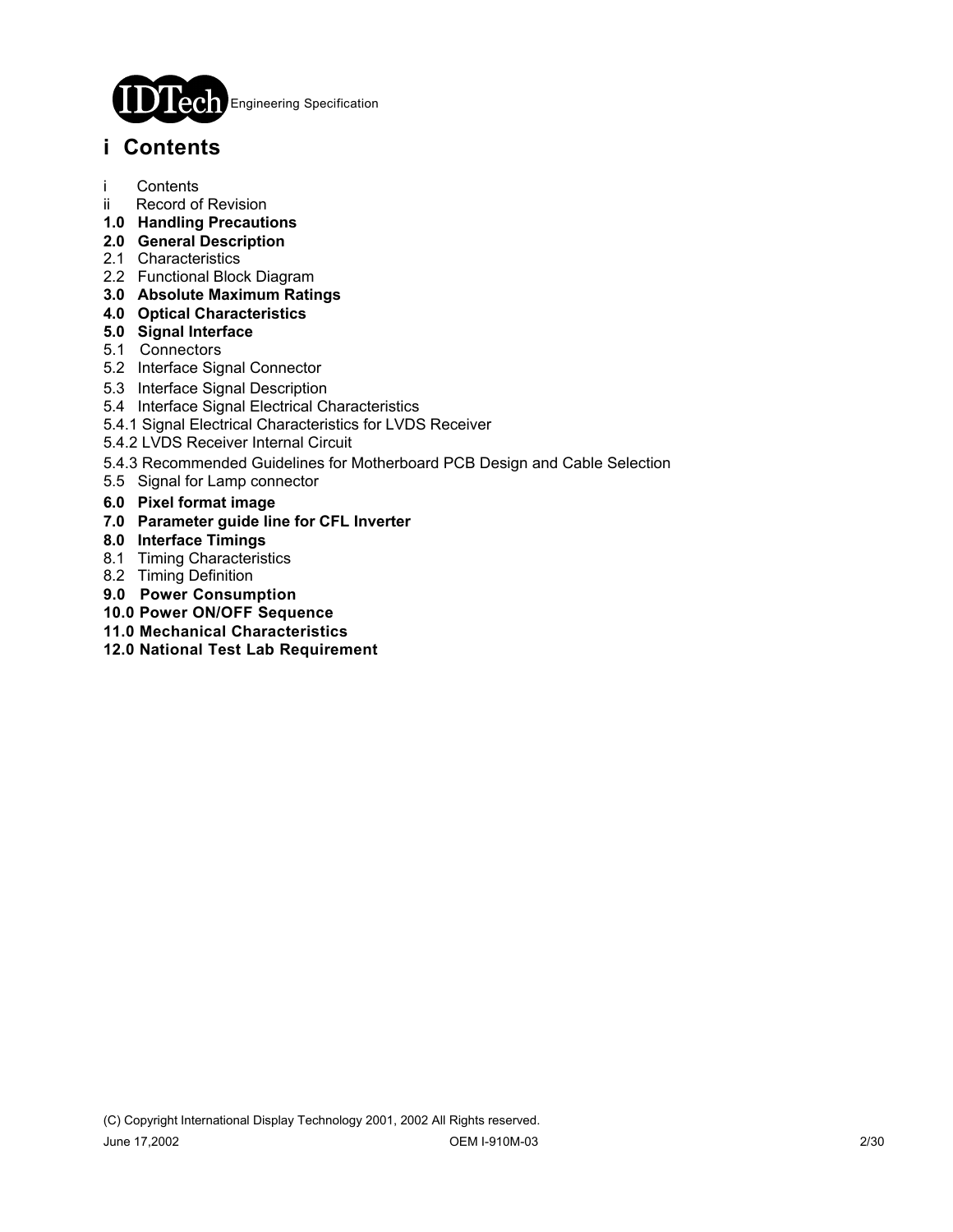

# **ii Record of Revision**

| Date             | Document<br>Revision | Page                                                                                  | Summary                                                                                                                                                                                                                                                                                                                                                                                                                                                                                                                                                                                                                                                                                                                                                                                                                                |
|------------------|----------------------|---------------------------------------------------------------------------------------|----------------------------------------------------------------------------------------------------------------------------------------------------------------------------------------------------------------------------------------------------------------------------------------------------------------------------------------------------------------------------------------------------------------------------------------------------------------------------------------------------------------------------------------------------------------------------------------------------------------------------------------------------------------------------------------------------------------------------------------------------------------------------------------------------------------------------------------|
| November 13,2001 | OEM I-910M-01        | All                                                                                   | First Edition for customer.<br>Based on Internal Spec. EC H31229 as of November<br>9,2001.                                                                                                                                                                                                                                                                                                                                                                                                                                                                                                                                                                                                                                                                                                                                             |
| March 12,2002    | OEM I-910M-02        | 4<br>$6\phantom{1}6$<br>7<br>9<br>11<br>12,13<br>$14 - 18$<br>19<br>22<br>26<br>28,29 | Based on Internal Spec. EC H31230 as of February<br>20,2002.<br>To update Handling Precautions.<br>To update following items.<br>• Weight<br>• Physical Size<br>• White Luminance<br>• Power Consumption (VDD Line)<br>• Lamp Power Consumption<br>To add Note for Temperature Range.<br>To eliminate Optional part in the diagram.<br>To update following items.<br>• Max. value of Response Time<br>• Color Chromaticity<br>• White Luminance (ICFL)<br>To update Interface Signal Connector.<br>To update Interface Signal Description.<br>To update Signal Electrical Characteristics for LVDS<br>Receiver.<br>To add Recommended Guidelines for Motherboard PCB<br>Design and Cable Selection.<br>To update Parameter guide line for CFL Inverter.<br>To update Typ. value of Power Consumption.<br>To update Reference Drawings. |
| June 17,2002     | OEM I-910M-03        | 4<br>13<br>15<br>22<br>24                                                             | Based on Internal Spec. EC H31231 as of May 10,2002.<br>To update Handling Precautions.<br>To update Electrical Characteristics.<br>To update Switching Characteristics.<br>To delete 5.0[mA] lamp condition.<br>To update Timing Characteristics.                                                                                                                                                                                                                                                                                                                                                                                                                                                                                                                                                                                     |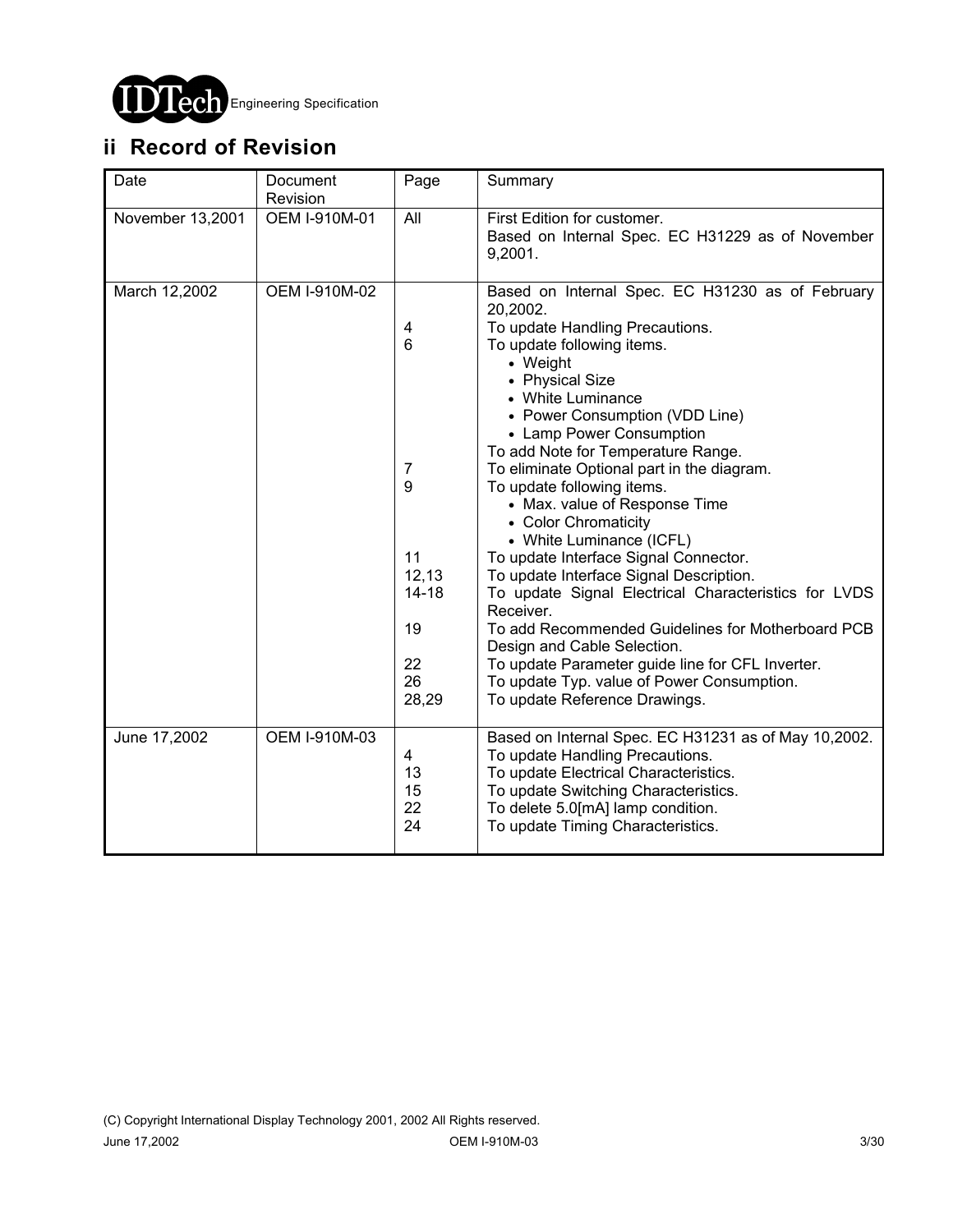

# **1.0 Handling Precautions**

- ! If any signals or power lines deviate from the power on/off sequence, it may cause shorten the life of the LCD module.
- ! The LCD panel and the CFL are made of glass and may break or crack if dropped on a hard surface, so please handle them with care.
- ! CMOS-ICs are included in the LCD panel. They should be handled with care, to prevent electrostatic discharge.
- ! Do not press the reflector sheet at the back of the LCD module to any directions.
- ! Do not stick the adhesive tape on the reflector sheet at the back of the LCD module.
- ! Please handle care when mount in the system cover. Mechanical damage for lamp cable and for lamp connector may cause safety problems.
- Small amount of materials having no flammability grade is used in the LCD module. The LCD module should be supplied by power complied with requirements of Limited Power Source (2.5, IEC60950 or UL60950), or be applied exemption conditions of flammability requirements (4.7.3.4, IEC60950 or UL60950) in an end product.
- ! The LCD module is designed so that the CFL in it is supplied by Limited Current Circuit (2.4, IEC60950 or UL1950).
- The fluorescent lamp in the liquid crystal display(LCD) contains mercury. Do not put it in trash that is disposed of in landfills. Dispose of it as required by local ordinances or regulations.
- ! Never apply detergent or other liquid directly to the screen.
- Wipe off water drop immediately. Long contact with water may cause discoloration or spots.
- When the panel surface is soiled, wipe it with absorbent cotton or other soft cloth; do not use solvents or abrasives.
- ! Do not touch the front screen surface in your system, even bezel.
	- The information contained herein is presented only as a guide for the applications of our products. No responsibility is assumed by International Display Technology for any infringements of patents or other right of the third partied which may result from its use. No license is granted by implication or otherwise under any patent or patent rights of International Display Technology or others. .
	- The information contained herein may be changed without prior notice. It is therefore advisable to contact International Display Technology before proceeding with the design of equipment incorporationg this product. .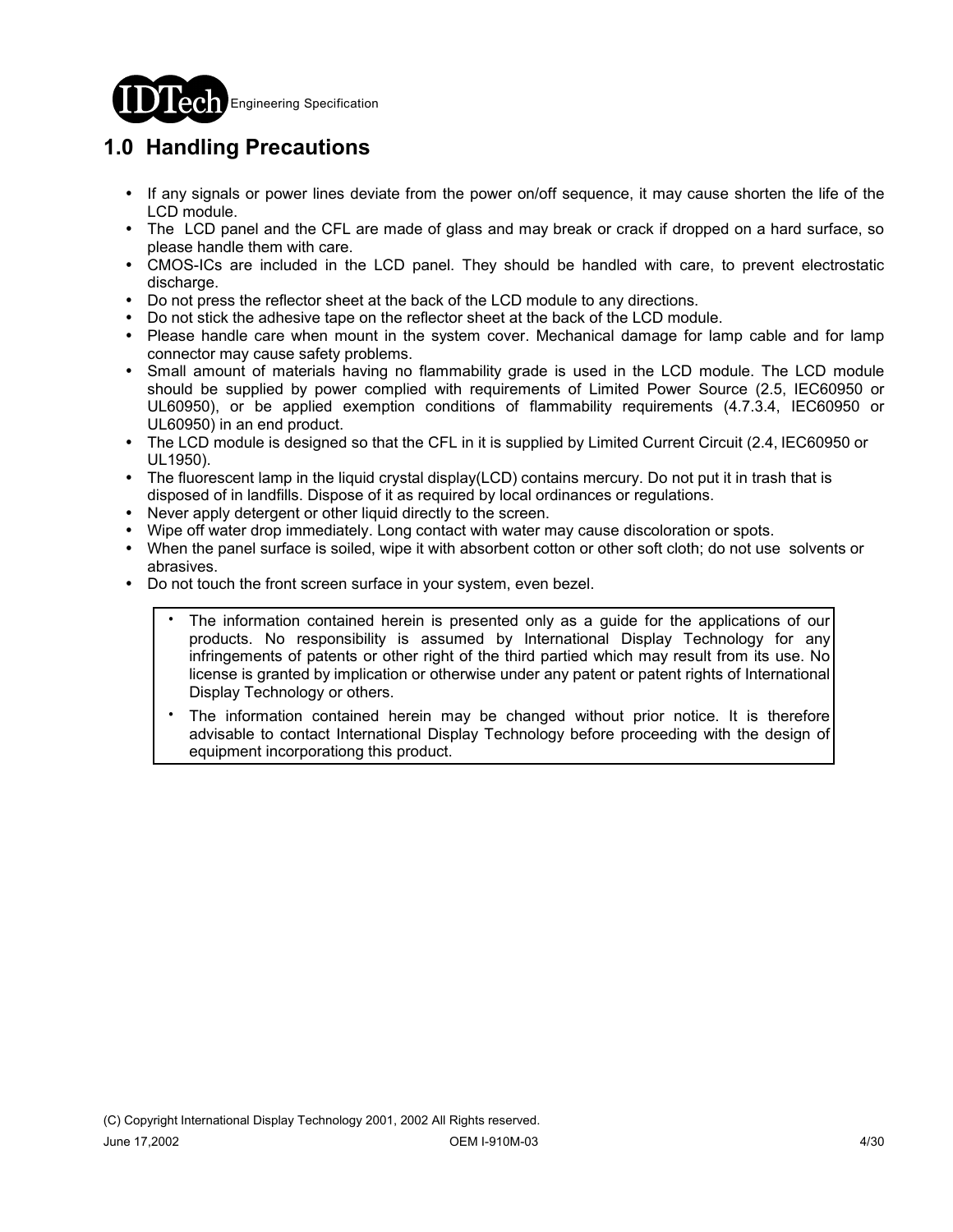

## **2.0 General Description**

This specification applies to the Type 15.0 Color TFT/LCD Module 'IAQX10M'.

This module is designed for a display unit of a monitor application.

The screen format and electrical interface are intended to support the QXGA(2048(H) x 1536(V)) screen. Support color is native 262K colors(RGB 6-bit data driver).

All input signals are LVDS(Low Voltage Differential Signaling) interface compatible.

This module does not contain an inverter card for backlight.

### **2.1 Characteristics**

The following items are characteristics summary on the table under 25 degree C condition:

| <b>CHARACTERISTICS ITEMS</b>                                    | <b>SPECIFICATIONS</b>                                         |
|-----------------------------------------------------------------|---------------------------------------------------------------|
| Screen Diagonal [mm]                                            | 380                                                           |
| Pixels H x V                                                    | 2048(x3) x 1536                                               |
| Active Area [mm]                                                | $304.1(H) \times 228.1(V)$                                    |
| Pixel Pitch [mm]                                                | 0.1485 (per one triad) x 0.1485                               |
| <b>Pixel Arrangement</b>                                        | R, G, B Vertical Stripe                                       |
| Weight [grams]                                                  | 1065 Typ., 1100 Max.                                          |
| Physical Size [mm]                                              | 326.0(W) x 244.5(H) x 13.0(D) Typ./13.3(D) Max.               |
| Display Mode                                                    | Normally Black                                                |
| <b>Support Color</b>                                            | Native 262K colors (RGB 6-bit data driver)                    |
| White Luminance [cd/m <sup>2</sup> ]<br>ICFL=7.0mA              | 200 Typ. (center)<br>180 Typ. (5 points average)              |
| <b>Contrast Ratio</b>                                           | 400:1 Typ.                                                    |
| Optical Rise Time + Fall Time [msec]                            | 60 Typ.                                                       |
| Nominal Input Voltage VDD [Volt]                                | $+3.3$ Typ.                                                   |
| Power Consumption [Watt](VDD Line)                              | 4.1 Typ., 5.2 Max.                                            |
| Lamp Power Consumption [Watt]<br>ICFL=7.0mA                     | 8.6 Typ. (W/o inverter loss)                                  |
| Electrical Interface                                            | 8 pairs LVDS(Even/Odd R/G/B Data(6bit), 3sync signals, Clock) |
| Temperature Range [degree C]<br>Operating<br>Storage (Shipping) | 0 to $+50$ (Note)<br>$-20$ to $+60$                           |

**Note :** Max. Operating Temperature 50 degree C in the Spec means the temperature measured for the point of the front surface of the LCD glass cell.

(C) Copyright International Display Technology 2001, 2002 All Rights reserved.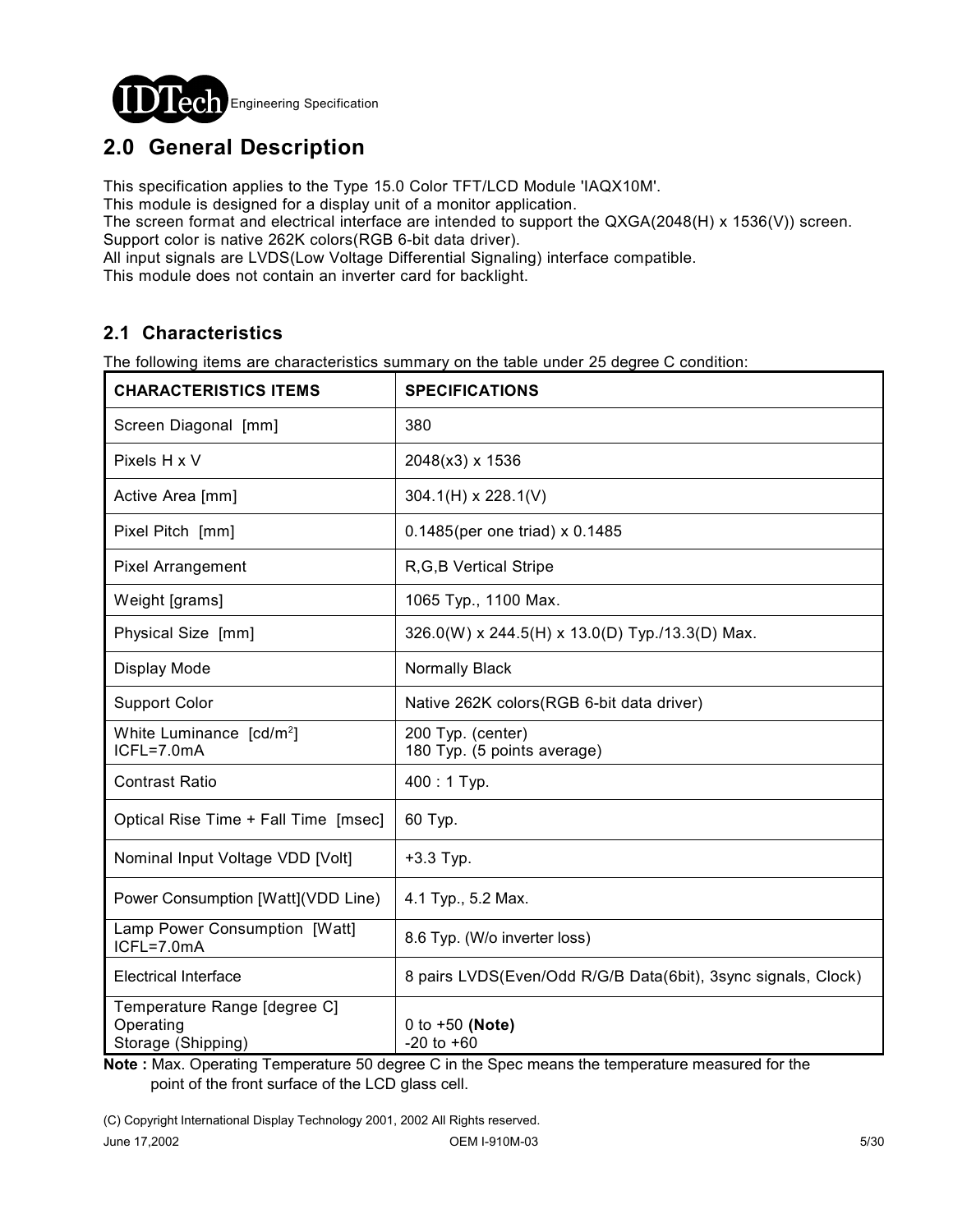

### **2.2 Functional Block Diagram**

The following diagram shows the functional block of this Type 15.0 Color TFT/LCD Module. The first LVDS port transmits even pixels while the second LVDS port transmits odd pixels.

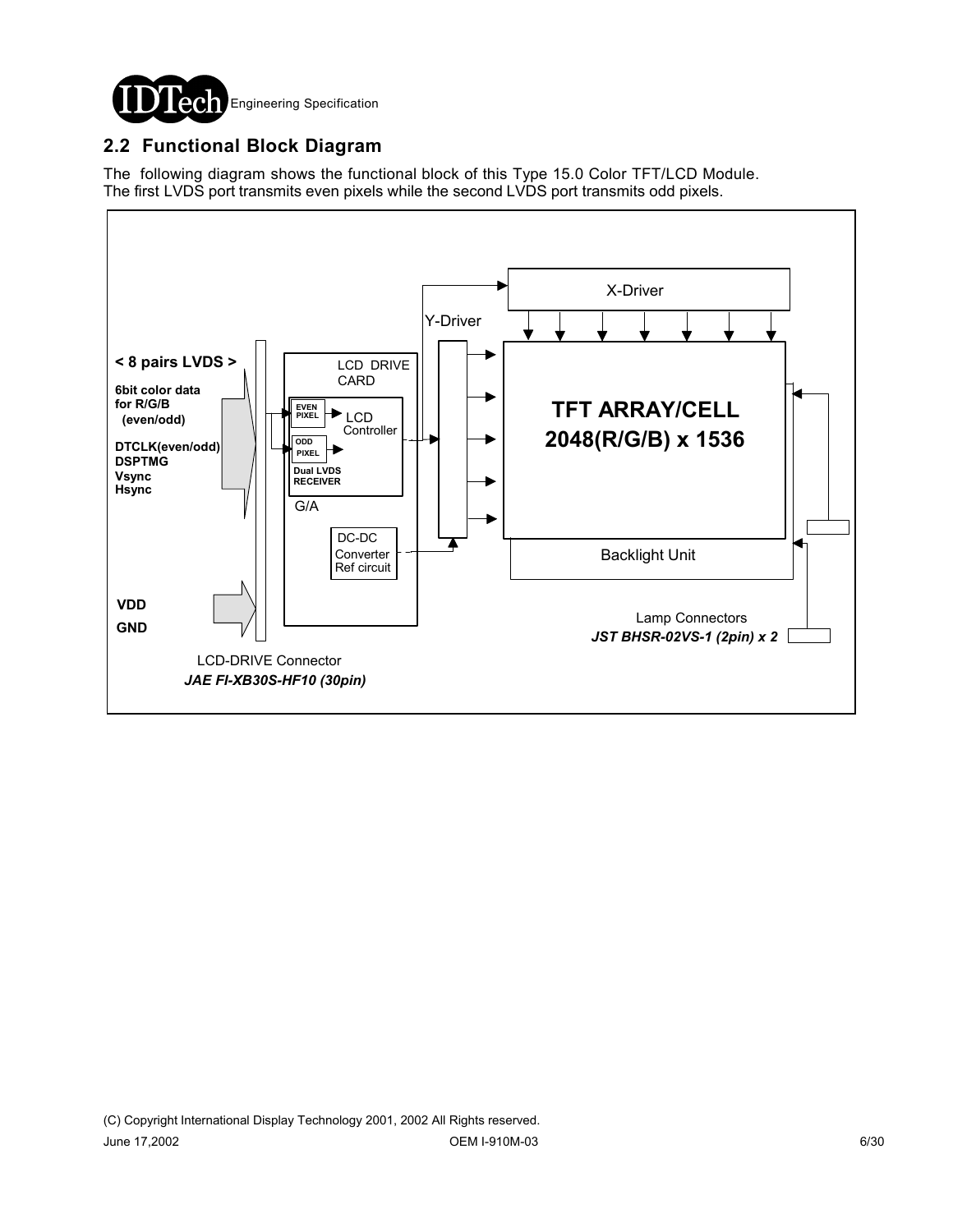

# **3.0 Absolute Maximum Ratings**

Absolute maximum ratings of the module is as follows :

| <b>Item</b>                            | Symbol       | Min                          | <b>Max</b>    | <b>Unit</b> | <b>Conditions</b> |
|----------------------------------------|--------------|------------------------------|---------------|-------------|-------------------|
| Logic/LCD Drive Voltage                | VDD          | $-0.3$                       | $+4.0$        | V           |                   |
| Input Voltage on FlatLink pins         |              | $-0.3$                       | $+2.6$        | V           |                   |
| Input Signal Voltage on all other pins | <b>VIN</b>   | $-0.3$                       | $VDD+0.3$     | V           |                   |
| <b>CFL Ignition Voltage</b>            | Vs           | $\overline{\phantom{a}}$     | $+1,600$      | <b>Vrms</b> | (Note 2)          |
| <b>CFL Current</b>                     | <b>ICFL</b>  | $\overline{\phantom{a}}$     | $+8.5$        | mAms        |                   |
| <b>CFL Peak Inrush Current</b>         | <b>ICFLP</b> | $\qquad \qquad \blacksquare$ | $+20$         | mA          |                   |
| <b>Operating Temperature</b>           | TOP          | $\Omega$                     | +50           | deg.C       | (Note 1)          |
| <b>Operating Relative Humidity</b>     | <b>HOP</b>   | 8                            | 95            | %RH         | (Note 1)          |
| Storage Temperature                    | TST          | $-20$                        | +60           | deg.C       | (Note 1)          |
| <b>Storage Relative Humidity</b>       | <b>HST</b>   | 5                            | 95            | %RH         | (Note 1)          |
| Vibration                              |              |                              | 1.5<br>10-200 | Hz<br>G     |                   |
| Shock                                  |              |                              | 50<br>18      | G<br>ms     | Rectangle wave    |

**Note 1 :** Maximum Wet-Bulb should be 39 degree C and No condensation.

**Note 2 :** Duration : 50msec Max. Ta=0 degree C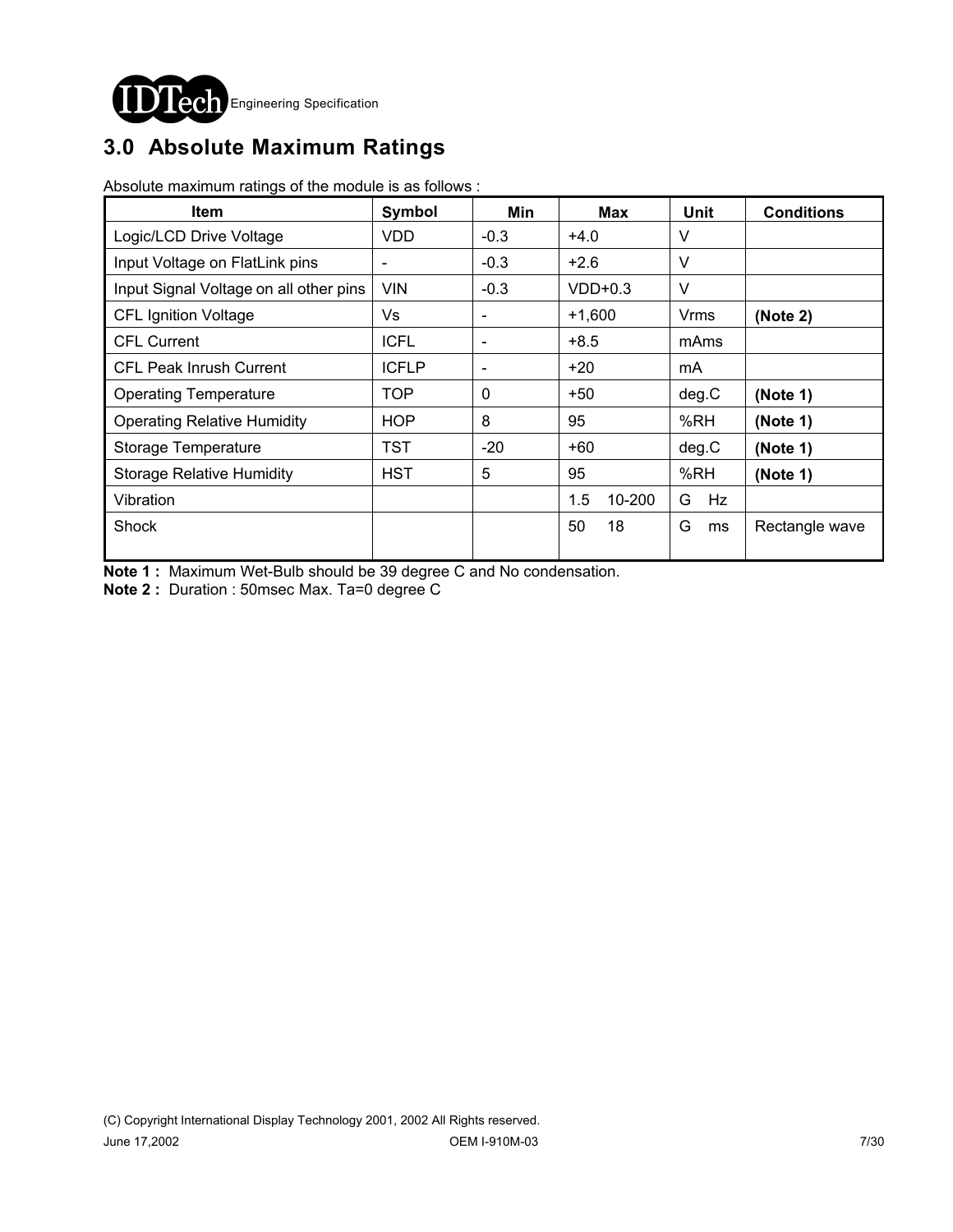

# **4.0 Optical Characteristics**

The optical characteristics are measured under stable conditions as follows under 25 degree C condition:

| Item                                                | Conditions                                     | Specification                  |             |  |
|-----------------------------------------------------|------------------------------------------------|--------------------------------|-------------|--|
|                                                     |                                                | Typ.                           | <b>Note</b> |  |
| <b>Viewing Angle</b><br>(Degrees)                   | Horizontal<br>(Right)<br>$K \geq 10$<br>(Left) | 85<br>85                       |             |  |
| K:Contrast Ratio                                    | Vertical<br>(Upper)<br>K≥10<br>(Lower)         | 85<br>85                       |             |  |
| Contrast ratio                                      |                                                | 400                            |             |  |
| Response Time                                       | Rising                                         | 30                             | 60 Max.     |  |
| (ms)                                                | Falling                                        | 30                             | 60 Max.     |  |
| Color                                               | Red<br>X                                       | 0.569                          |             |  |
| Chromaticity                                        | Red<br>у                                       | 0.332                          |             |  |
| (CIE)                                               | Green<br>X                                     | 0.312                          |             |  |
|                                                     | Green<br>у                                     | 0.544                          |             |  |
|                                                     | Blue<br>X                                      | 0.149                          |             |  |
|                                                     | Blue<br>y                                      | 0.132                          |             |  |
|                                                     | White<br>X                                     | 0.313                          |             |  |
|                                                     | White<br>у                                     | 0.329                          |             |  |
| White Luminance (cd/m <sup>2</sup> )<br>ICFL 7.0 mA |                                                | 200 Typ.<br>(Center)           |             |  |
|                                                     |                                                | 180 Typ.<br>(5 points average) |             |  |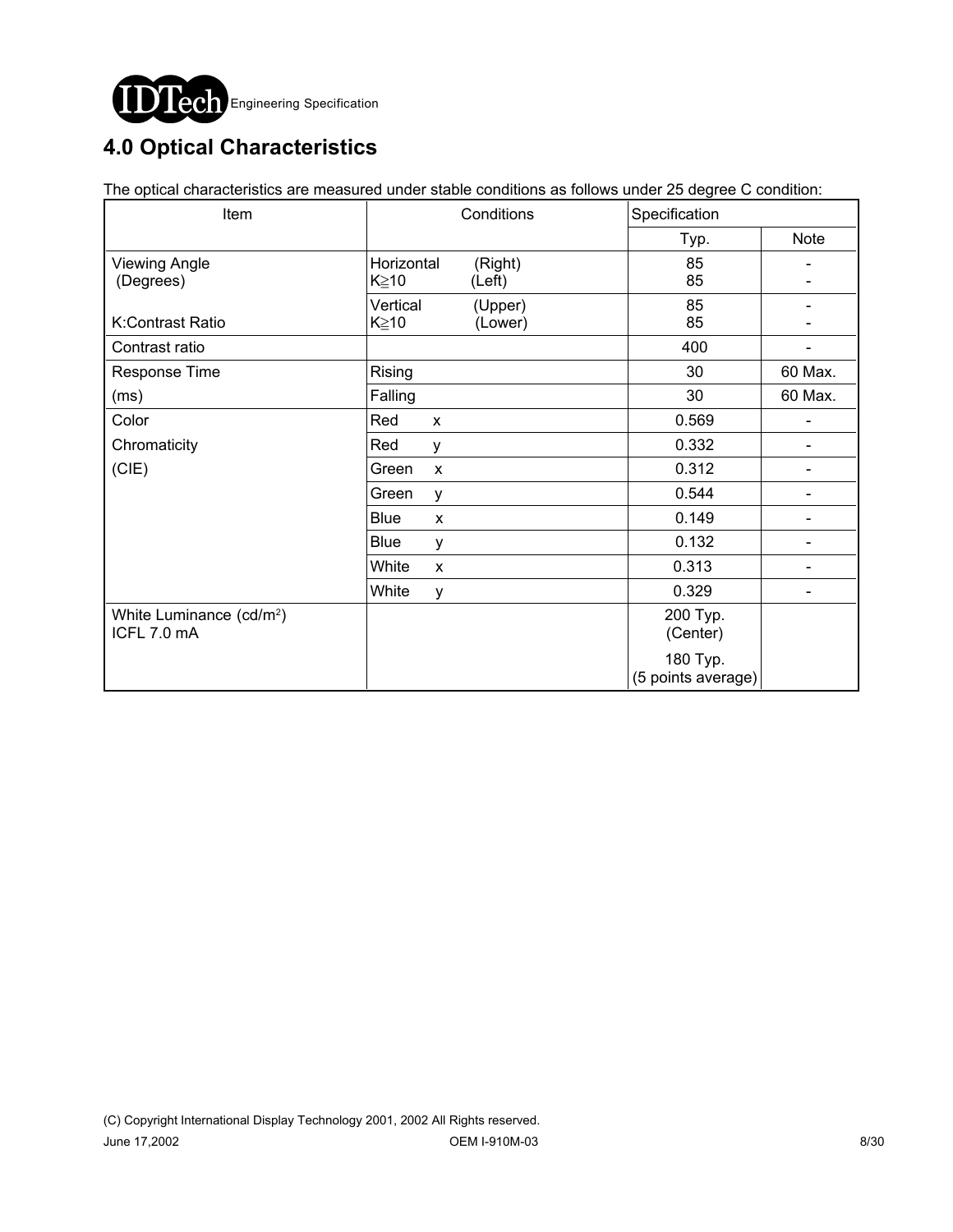

# **5.0 Signal Interface**

### **5.1 Connectors**

Physical interface is described as for the connector on module.

These connectors are capable of accommodating the following signals and will be following components.

| Connector Name / Designation  | For Signal Connector |
|-------------------------------|----------------------|
| Manufacturer                  | JAE.                 |
| Type / Part Number            | <b>FI-XB30S-HF10</b> |
| Mating Receptacle Manufacture | JAE.                 |
| Mating Receptacle/Part Number | FI-X30M              |

| Connector Name / Designation | For Lamp Connector |
|------------------------------|--------------------|
| Manufacturer                 | JST                |
| Type / Part Number           | <b>BHSR-02VS-1</b> |
| Mating Type / Part Number    | SM02B-BHSS-1       |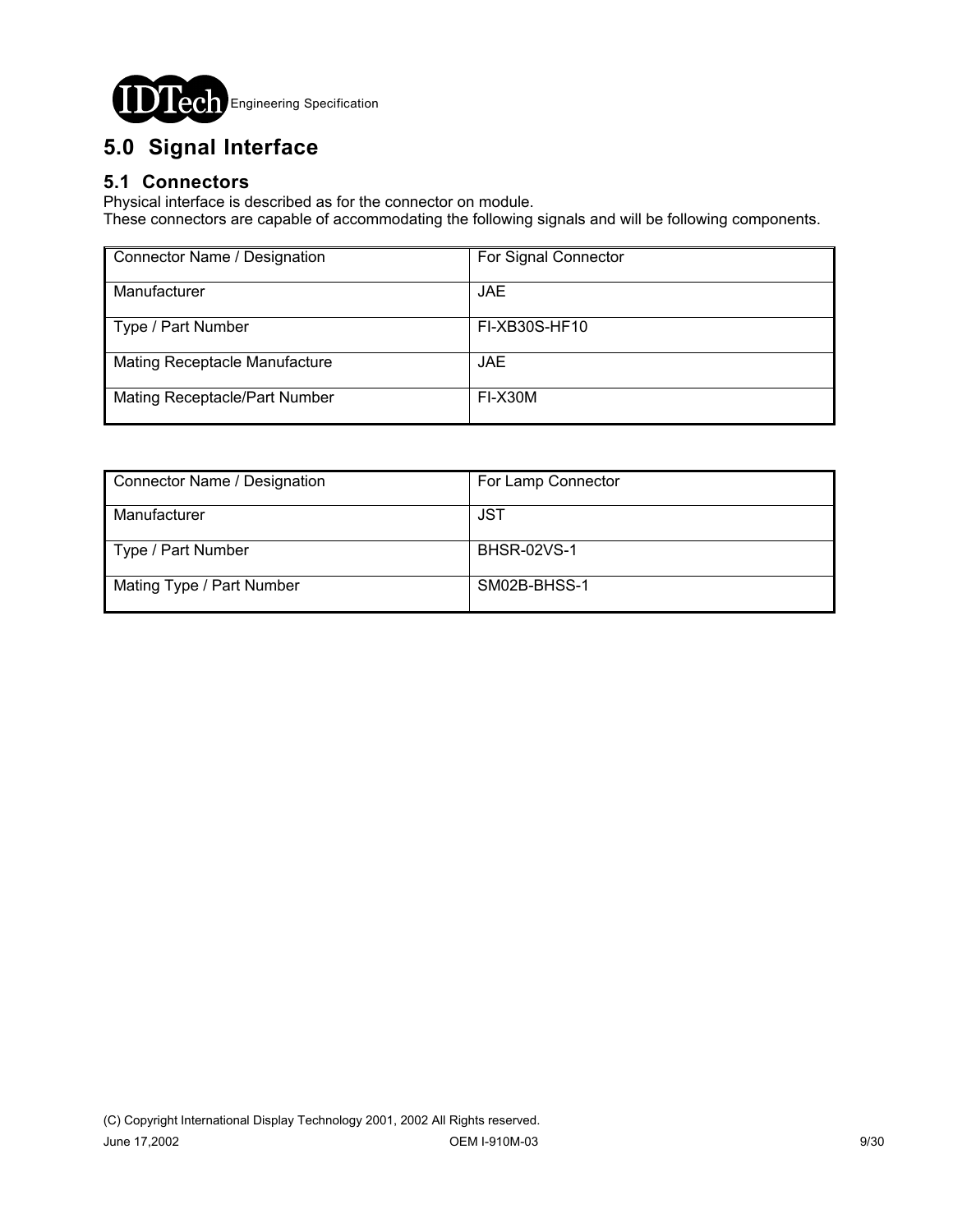

### **5.2 Interface Signal Connector**

|  | Signal Connector Pin Assignment |
|--|---------------------------------|
|  |                                 |

| Pin#           | Signal Name       | Pin# | Signal Name |
|----------------|-------------------|------|-------------|
| 1              | <b>GND</b>        | 16   | <b>GND</b>  |
| $\overline{2}$ | <b>VDD</b>        | 17   | ReCLKIN-    |
| 3              | <b>VDD</b>        | 18   | ReCLKIN+    |
| 4              | Reserved (Note 1) | 19   | <b>GND</b>  |
| $\overline{5}$ | Reserved (Note 1) | 20   | RoIN0-      |
| $6\phantom{1}$ | <b>VDD</b>        | 21   | RoIN0+      |
| $\overline{7}$ | <b>VDD</b>        | 22   | <b>GND</b>  |
| 8              | ReIN0-            | 23   | RoIN1-      |
| 9              | ReIN0+            | 24   | RoIN1+      |
| 10             | <b>GND</b>        | 25   | <b>GND</b>  |
| 11             | ReIN1-            | 26   | RoIN2-      |
| 12             | ReIN1+            | 27   | RoIN2+      |
| 13             | <b>GND</b>        | 28   | <b>GND</b>  |
| 14             | ReIN2-            | 29   | RoCLKIN-    |
| 15             | ReIN2+            | 30   | RoCLKIN+    |

**Note :**

1. 'Reserved' pins are not allowed to connect any other line.

2. Voltage levels of all input signals are LVDS compatible (except VDD). Refer to "Signal Electrical Characteristics for LVDS", for voltage levels of all input signals.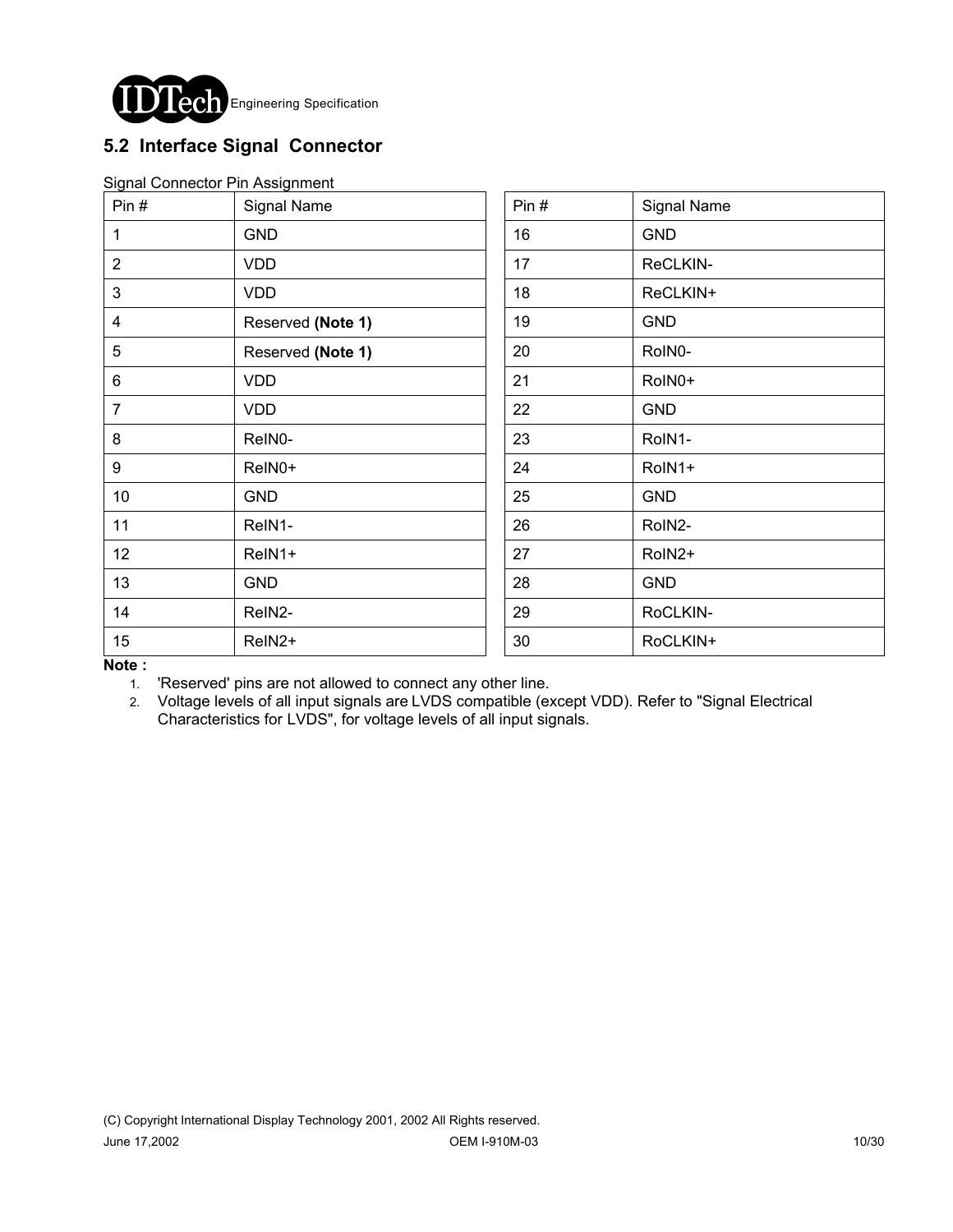

### **5.3 Interface Signal Description**

The module uses a pair of LVDS receiver SN75LVDS86(Texas Instruments) compatible. LVDS is a differential signal technology for LCD interface and high speed data transfer device. Transmitter shall be SN75LVDS84/85 or compatible.

| PIN#            | <b>SIGNAL</b><br><b>NAME</b> | Description                                                              |
|-----------------|------------------------------|--------------------------------------------------------------------------|
| 1               | <b>GND</b>                   | Ground                                                                   |
| $\overline{2}$  | <b>VDD</b>                   | +3.3V Power Supply                                                       |
| $\overline{3}$  | <b>VDD</b>                   | +3.3V Power Supply                                                       |
| 4               | Reserved                     | Reserved                                                                 |
| $\overline{5}$  | Reserved                     | Reserved                                                                 |
| $\overline{6}$  | <b>VDD</b>                   | +3.3V Power Supply                                                       |
| $\overline{7}$  | <b>VDD</b>                   | +3.3V Power Supply                                                       |
| 8               | ReIN0-                       | Negative LVDS differential data input (Even R0-R5, G0)                   |
| $\overline{9}$  | ReIN0+                       | Positive LVDS differential data input (Even R0-R5, G0)                   |
| $\overline{10}$ | <b>GND</b>                   | Ground                                                                   |
| 11              | ReIN1-                       | Negative LVDS differential data input (Even G1-G5, B0-B1)                |
| 12              | ReIN1+                       | Positive LVDS differential data input (Even G1-G5, B0-B1)                |
| $\overline{13}$ | <b>GND</b>                   | Ground                                                                   |
| $\overline{14}$ | ReIN2-                       | Negative LVDS differential data input (Even B2-B5, HSYNC, VSYNC, DSPTMG) |
| $\overline{15}$ | ReIN2+                       | Positive LVDS differential data input (Even B2-B5, HSYNC, VSYNC, DSPTMG) |
| 16              | <b>GND</b>                   | Ground                                                                   |
| $\overline{17}$ | ReCLKIN-                     | Negative LVDS differential clock input (Even)                            |
| 18              | ReCLKIN+                     | Positive LVDS differential clock input (Even)                            |
| 19              | <b>GND</b>                   | Ground                                                                   |
| $\overline{20}$ | RoIN0-                       | Negative LVDS differential data input (Odd R0-R5, G0)                    |
| 21              | RoIN0+                       | Positive LVDS differential data input (Odd R0-R5, G0)                    |
| 22              | <b>GND</b>                   | Ground                                                                   |
| 23              | RoIN1-                       | Negative LVDS differential data input (Odd G1-G5, B0-B1)                 |
| 24              | RoIN1+                       | Positive LVDS differential data input (Odd G1-G5, B0-B1)                 |
| $\overline{25}$ | <b>GND</b>                   | Ground                                                                   |
| 26              | RoIN2-                       | Negative LVDS differential data input (Odd B2-B5)                        |
| 27              | RoIN2+                       | Positive LVDS differential data input (Odd B2-B5)                        |
| 28              | <b>GND</b>                   | Ground                                                                   |
| 29              | RoCLKIN-                     | Negative LVDS differential clock input (Odd)                             |
| 30              | RoCLKIN+                     | Positive LVDS differential clock input (Odd)                             |

**Note :** 

1. Input signals of odd and even clock shall be the same timing.

2. The module uses a 100ohm resistor between positive and negative data lines of each receiver input.

3. Even: First Pixel , Odd: Second Pixel

4. 'Reserved' pins are not allowed to connect any other line.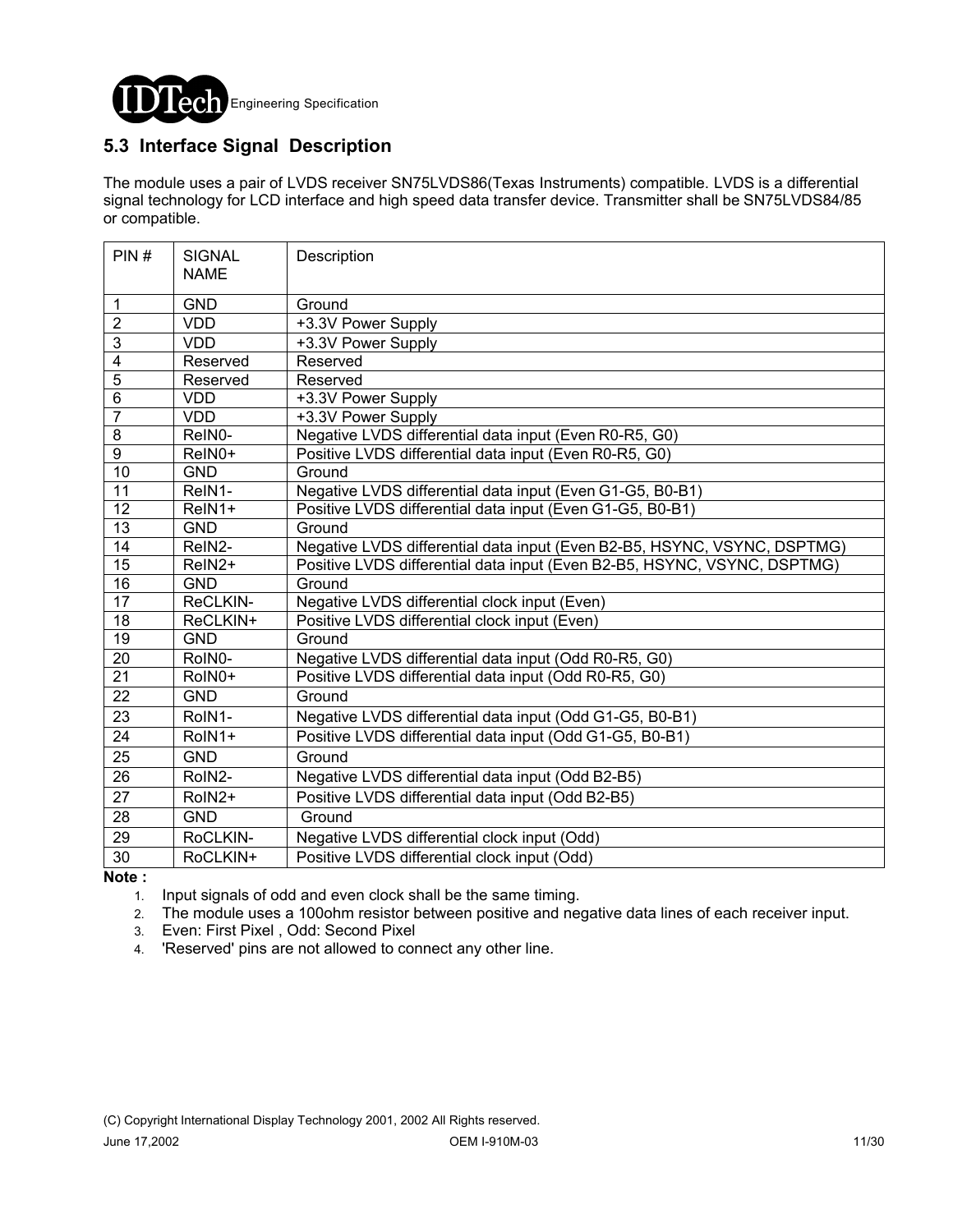

| SIGNAL NAME                                                                                                                              | Description                                                                                                                    |
|------------------------------------------------------------------------------------------------------------------------------------------|--------------------------------------------------------------------------------------------------------------------------------|
| +RED 5 (ER5/OR5)<br>+RED 4 (ER4/OR4)<br>+RED 3 (ER3/OR3)<br>+RED 2 (ER2/OR2)<br>+RED 1 (ER1/OR1)<br>+RED 0 (ER0/OR0)<br>(EVEN/ODD)       | RED Data 5 (MSB)<br>RED Data 4<br>RED Data 3<br>RED Data 2<br>RED Data 1<br>RED Data 0 (LSB)                                   |
| +GREEN 5 (EG5/OG5)                                                                                                                       | Red-pixel Data: Each red pixel's brightness data consists of these 6 bits pixel data.<br>GREEN Data 5 (MSB)                    |
| +GREEN 4 (EG4/OG4)<br>+GREEN 3 (EG3/OG3)                                                                                                 | <b>GREEN Data 4</b><br><b>GREEN Data 3</b>                                                                                     |
| +GREEN 2 (EG2/OG2)                                                                                                                       | <b>GREEN Data 2</b>                                                                                                            |
| +GREEN 1 (EG1/OG1)                                                                                                                       | <b>GREEN Data 1</b>                                                                                                            |
| +GREEN 0 (EG0/OG0)<br>(EVEN/ODD)                                                                                                         | GREEN Data 0 (LSB)                                                                                                             |
|                                                                                                                                          | Green-pixel Data: Each green pixel's brightness data consists of these 6 bits pixel<br>data.                                   |
| +BLUE 5 (EB5/OB5)<br>+BLUE 4 (EB4/OB4)<br>+BLUE 3 (EB3/OB3)<br>+BLUE 2 (EB2/OB2)<br>+BLUE 1 (EB1/OB1)<br>+BLUE 0 (EB0/OB0)<br>(EVEN/ODD) | BLUE Data 5 (MSB)<br><b>BLUE Data 4</b><br><b>BLUE Data 3</b><br><b>BLUE Data 2</b><br><b>BLUE Data 1</b><br>BLUE Data 0 (LSB) |
|                                                                                                                                          | Blue-pixel Data: Each blue pixel's brightness data consists of these 6 bits pixel<br>data.                                     |
| <b>DTCLK</b>                                                                                                                             | Data Clock: The typical frequency is 82.125MHz.                                                                                |
| (EVEN/ODD)                                                                                                                               | The signal is used to strobe the pixel +data and the +DSPTMG                                                                   |
| +DSPTMG (DSP)                                                                                                                            | When the signal is high, the pixel data shall be valid to be displayed.                                                        |
| VSYNC (V-S)                                                                                                                              | Vertical Sync: This signal is synchronized with DTCLK. Both active high/low signals<br>are acceptable.                         |
| HSYNC (H-S)                                                                                                                              | Horizontal Sync: This signal is synchronized with DTCLK. Both active high/low<br>signals are acceptable.                       |
| <b>VDD</b>                                                                                                                               | Power Supply                                                                                                                   |
| <b>GND</b>                                                                                                                               | Ground                                                                                                                         |

**Note :** Output signals from any system shall be Hi-Z state when VDD is off.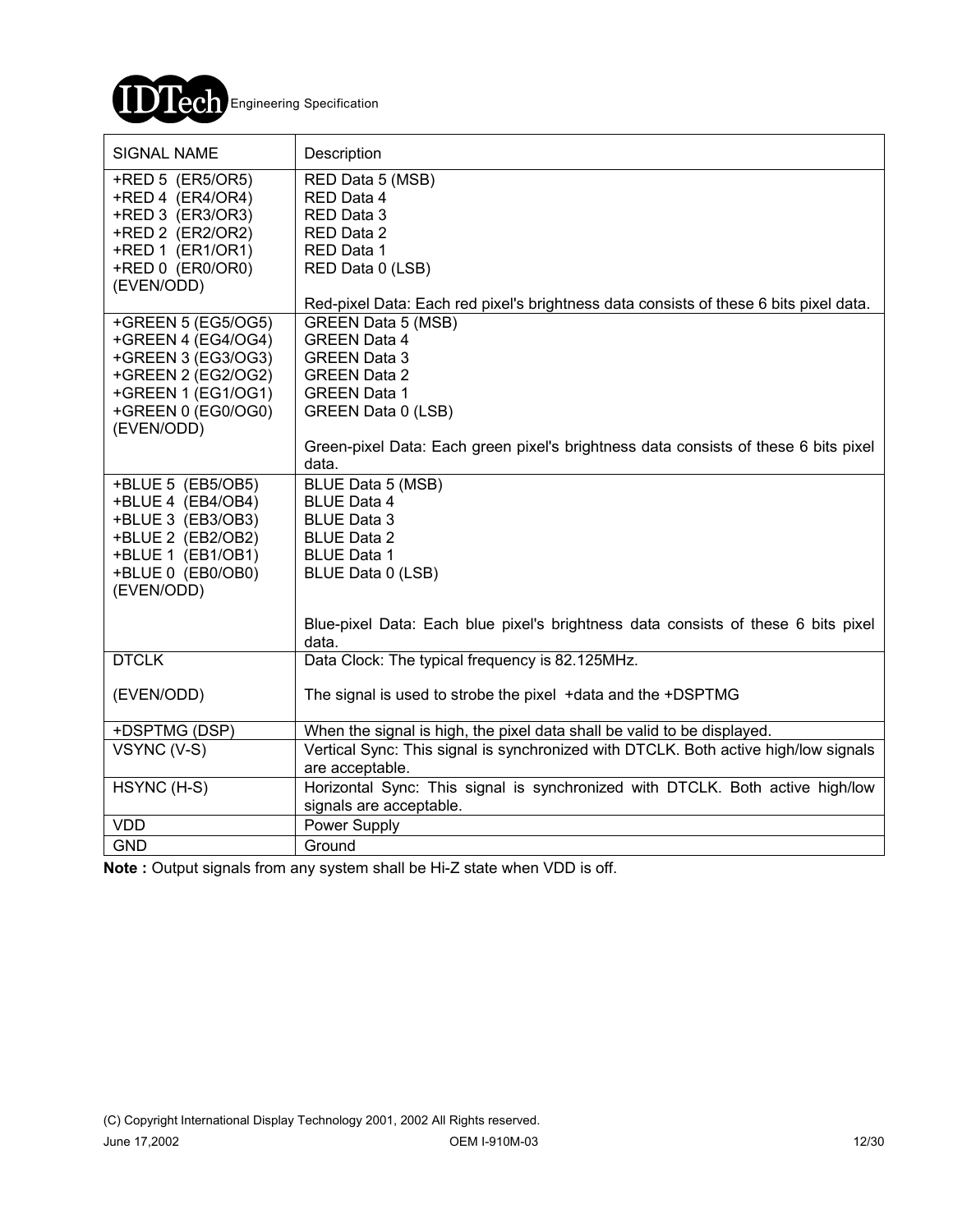

### **5.4 Interface Signal Electrical Characteristics**

### **5.4.1 Signal Electrical Characteristics for LVDS Receiver**

Each signal characteristics are as follows;

Electrical Characteristics

| Parameter                            | Symbol       | Min                     | Max                     | unit | Conditions    |
|--------------------------------------|--------------|-------------------------|-------------------------|------|---------------|
| Differential Input High Threshold    | Vth          |                         | $+100$                  | [mV] | $Vcm=+1.2V$   |
| Differential Input Low Threshold     | Vtl          | $-100$                  |                         | [mV] | $Vcm=+1.2V$   |
| Magnitude Differential Input Voltage | Vid          | 100                     | 600                     | [mV] |               |
| Common Mode Input Voltage            | Vic          | $0.6 + \frac{ Vid }{2}$ | 2.0 - $\frac{ Vid }{2}$ | [V]  | Vth-Vtl=200mV |
| Common Mode Voltage Offset           | $\wedge$ Vcm | -50                     | $+50$                   | [mV] | Vth-Vtl=200mV |

**Note:** 

! Input signals shall be low or Hi-Z state when VDD is off.

. All electrical characteristics for LVDS signal are defined and shall be measured at the interface connector of LCD (see Figure Measurement system).

Figure. Voltage Definitions

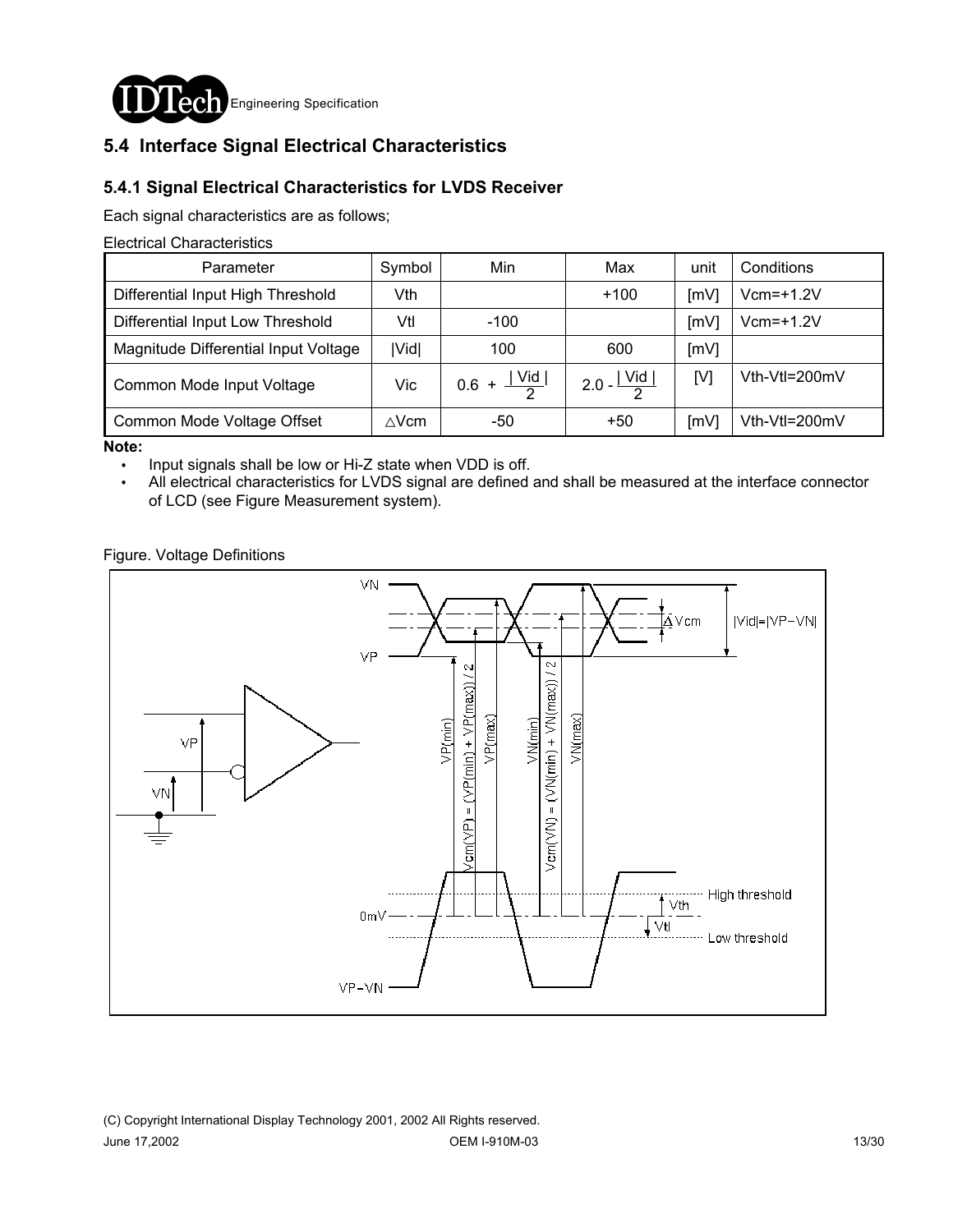

Figure. Measurement system

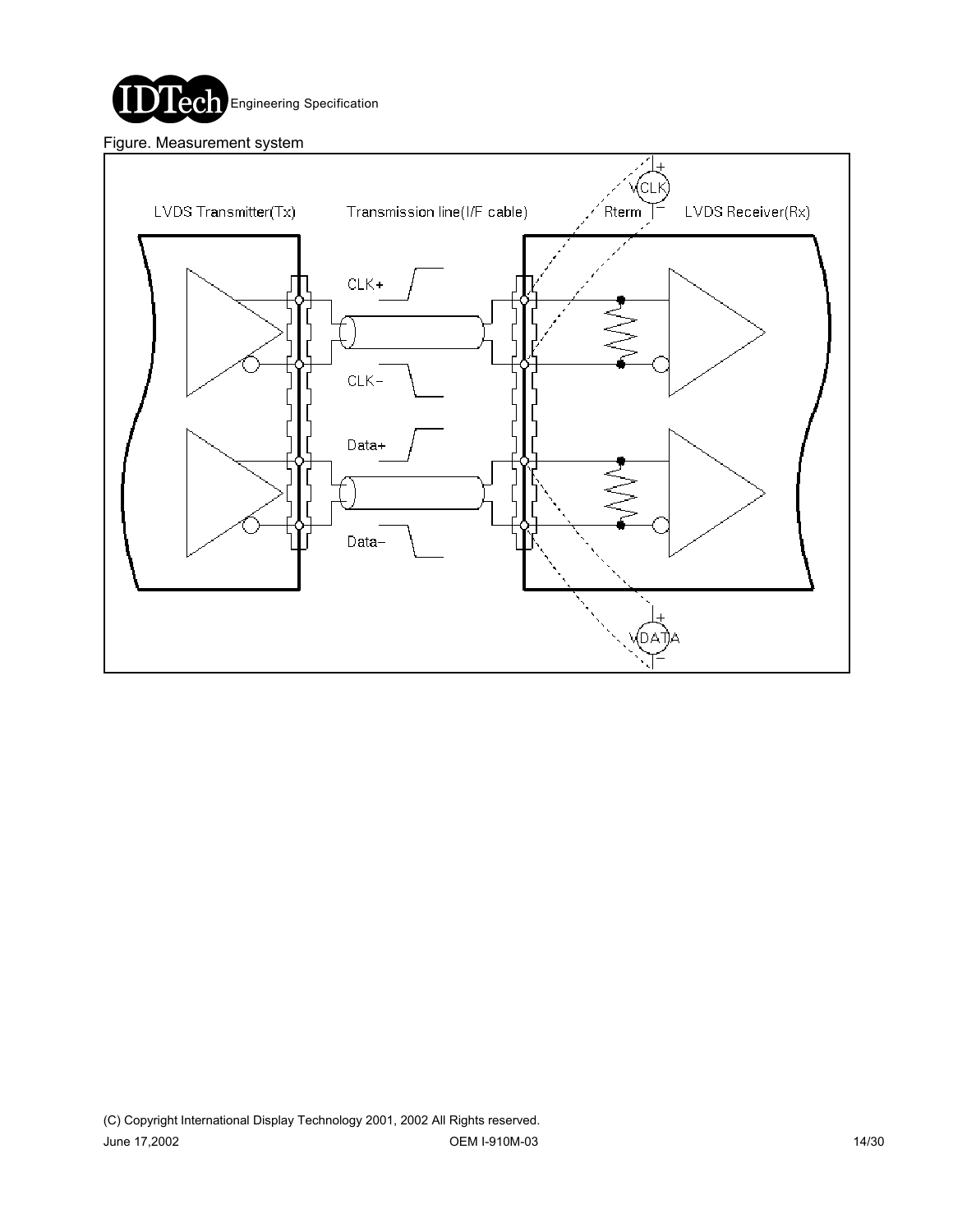

#### Switching Characteristics

| Parameter                                | Symbol          | Min         | Typ         | Max           | Unit       | Conditions                                                         |
|------------------------------------------|-----------------|-------------|-------------|---------------|------------|--------------------------------------------------------------------|
| <b>Clock Frequency</b>                   | fc              | 50.0        | 82.125      | 86.6          | <b>MHz</b> |                                                                    |
| Cycle Time                               | tc              | 11.5        | 12.2        | 20.0          | ns         |                                                                    |
| Data Setup Time (Note 2)                 | Tsu             | 500         |             |               | ps         | $fc = 82.125 MHz$ ,                                                |
| Data Hold Time (Note 2)                  | Thd             | 500         |             |               | ps         | $tCCJ < 50ps$ ,<br>Vth-Vtl=200mV,<br>$Vcm=1.2V,$<br>$\wedge$ Vcm=0 |
| Cycle-to-cycle jitter (Note 3)           | tCCJ            | $-150$      |             | $+150$        | ps         | $fc = 82.125 MHz$                                                  |
| Cycle Modulation Rate(Note 4)            | tCJavg          |             |             | 20            | ps/clk     | $fc = 82.125 MHz$                                                  |
| Skew Time between ReCLKIN<br>and RoCLKIN | <b>Tskeoclk</b> |             |             | tc/7          | ns         | $fc = 82.125 MHz$                                                  |
| LVDS Input Data Position 1               | tLIDP1          | $-500$      | $\mathbf 0$ | 500           | ps         | $fc = 82.125 MHz$                                                  |
| LVDS Input Data Position 2               | tLIDP0          | tc/7-500    | tc/7        | $tc/7 + 500$  | ps         | (Note 5)                                                           |
| LVDS Input Data Position 3               | tLIDP6          | 2tc/7-500   | 2tc/7       | $2tc/7 + 500$ | ps         |                                                                    |
| LVDS Input Data Position 4               | tLIDP5          | $3tc/7-500$ | 3tc/7       | $3tc/7 + 500$ | ps         |                                                                    |
| LVDS Input Data Position 5               | tLIDP4          | 4tc/7-500   | $4$ tc $/7$ | $4tc/7 + 500$ | ps         |                                                                    |
| LVDS Input Data Position 6               | tLIDP3          | 5tc/7-500   | 5tc/7       | $5tc/7 + 500$ | ps         |                                                                    |
| LVDS Input Data Position 7               | tLIDP2          | 6tc/7-500   | 6tc/7       | 6tc/7+500     | ps         |                                                                    |

**Note :** 

1. All values are at VDD=3.3V, Ta=25 degree C.

2. See figure "Timing Definition" and "Timing Definition(detail A)" for definition.

3. Jitter is the magnitude of the change in input clock period.

4. This specification defines maximum average cycle modulation rate in peak-to-peak transition within any 100 clock cycles.

This specification is applied only if input clock peak jitter within any 100 clock cycles is greater than 300ps.

5. See figure "LVDS input Data Position".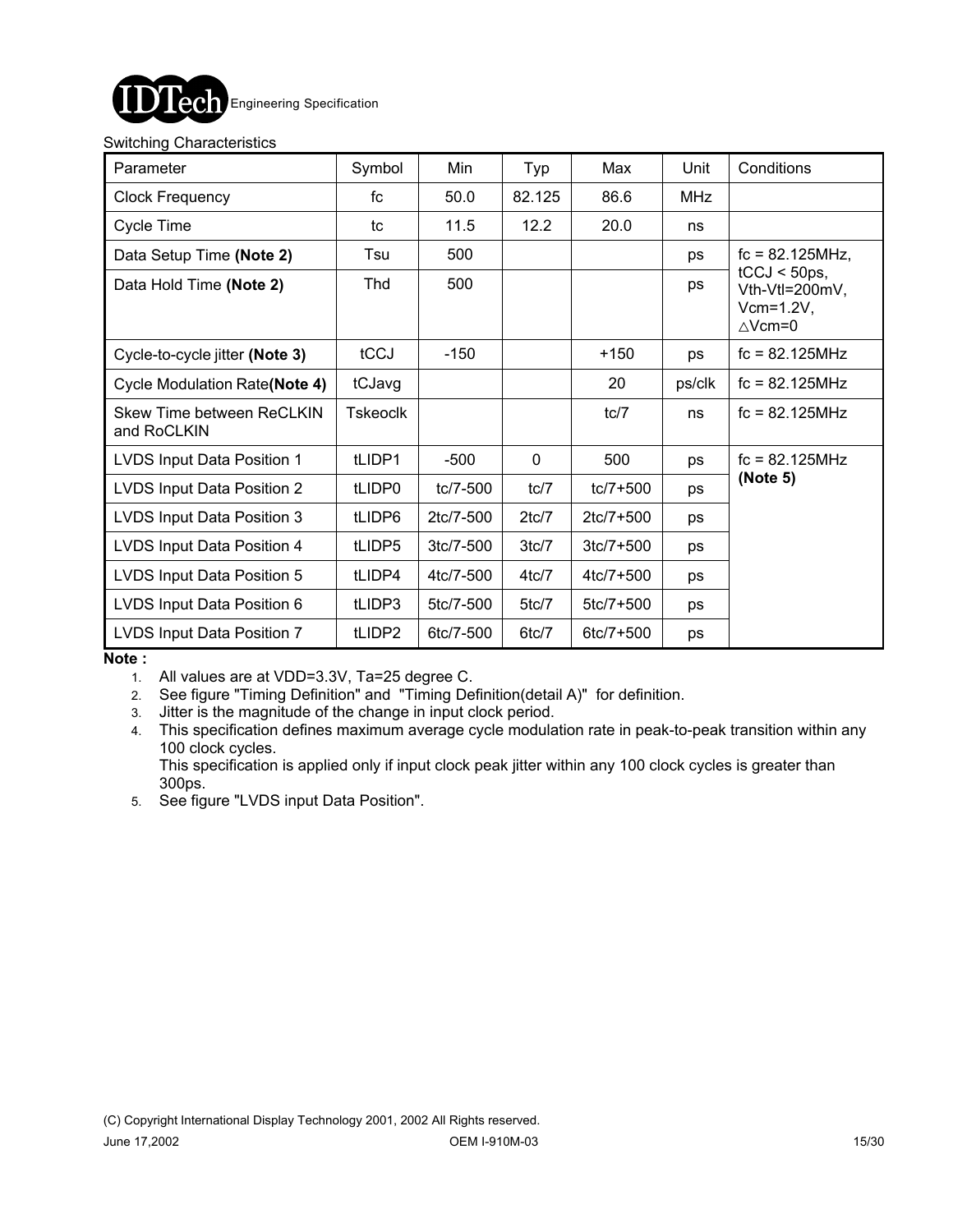

#### Figure. Timing Definition (Even Port)

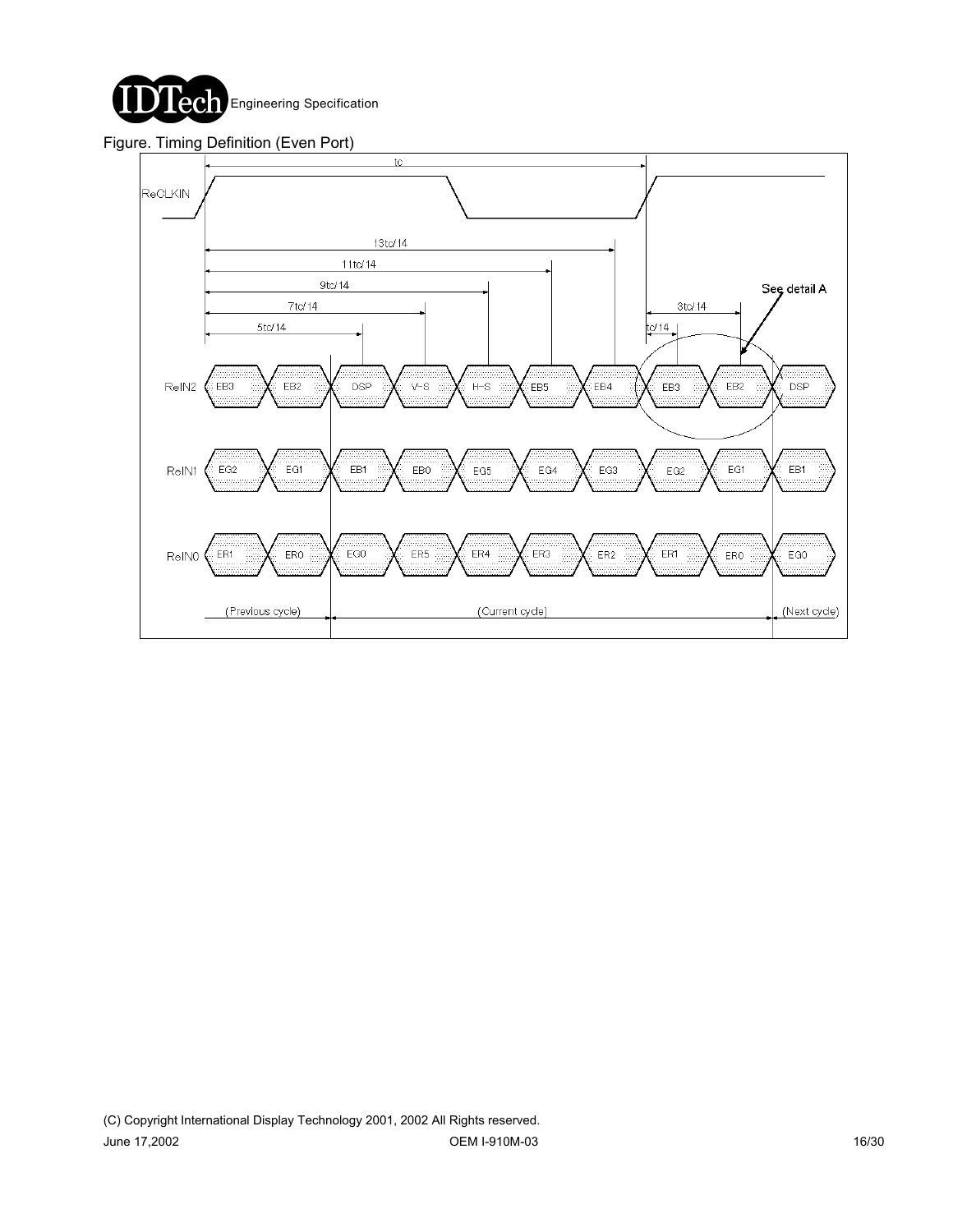

#### Figure. Timming Definition (Odd Port)



Figure. LVDS Input Data Position

![](_page_16_Figure_4.jpeg)

(C) Copyright International Display Technology 2001, 2002 All Rights reserved. June 17,2002 OEM I-910M-03 17/30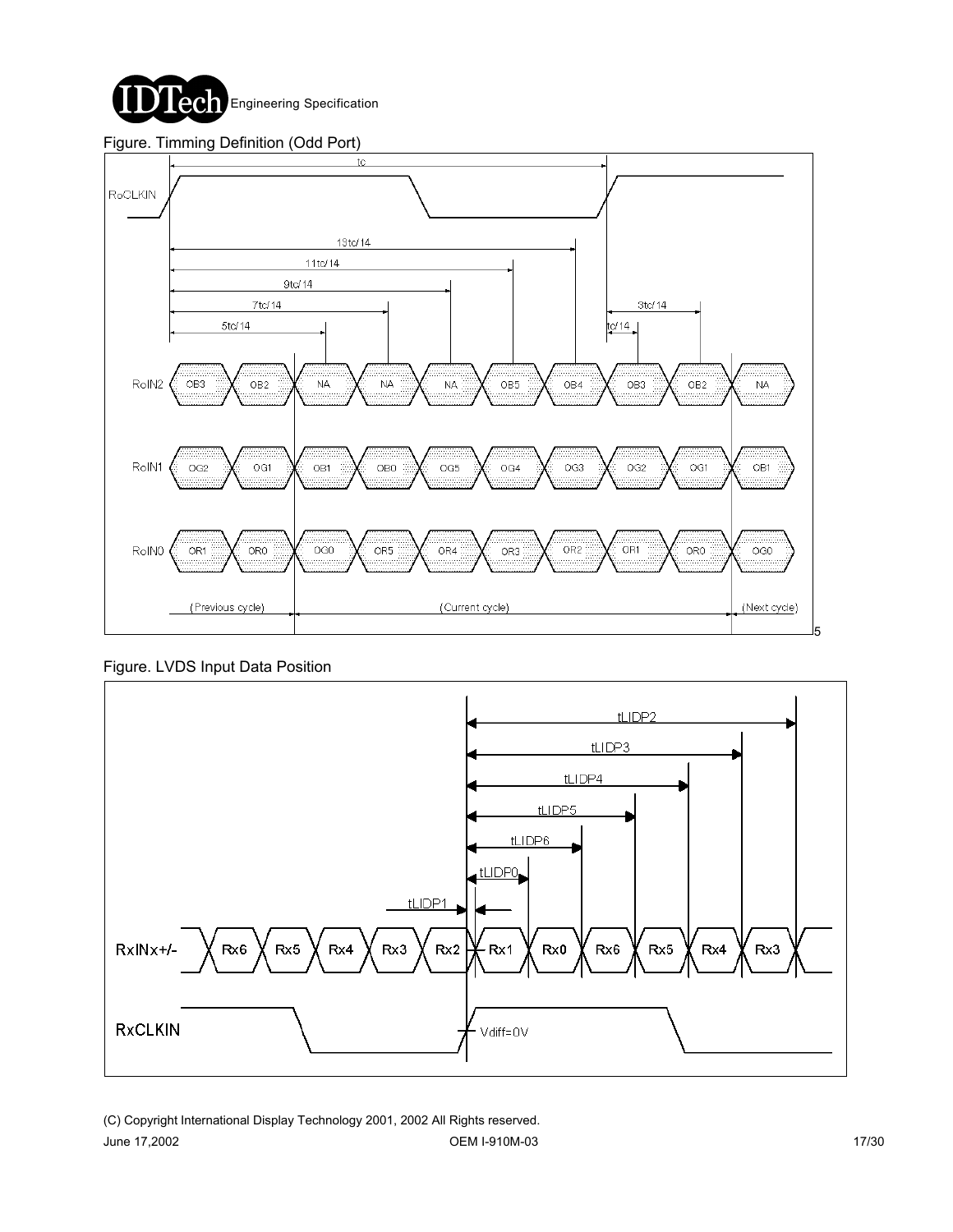![](_page_17_Picture_0.jpeg)

![](_page_17_Figure_1.jpeg)

![](_page_17_Figure_2.jpeg)

**Note :** Tsu and Thd are internal data sampling window of receiver. Trskm is the system skew margin; i.e., the sum of cable skew, source clock jitter, and other inter-symbol interference, shall be less than Trskm.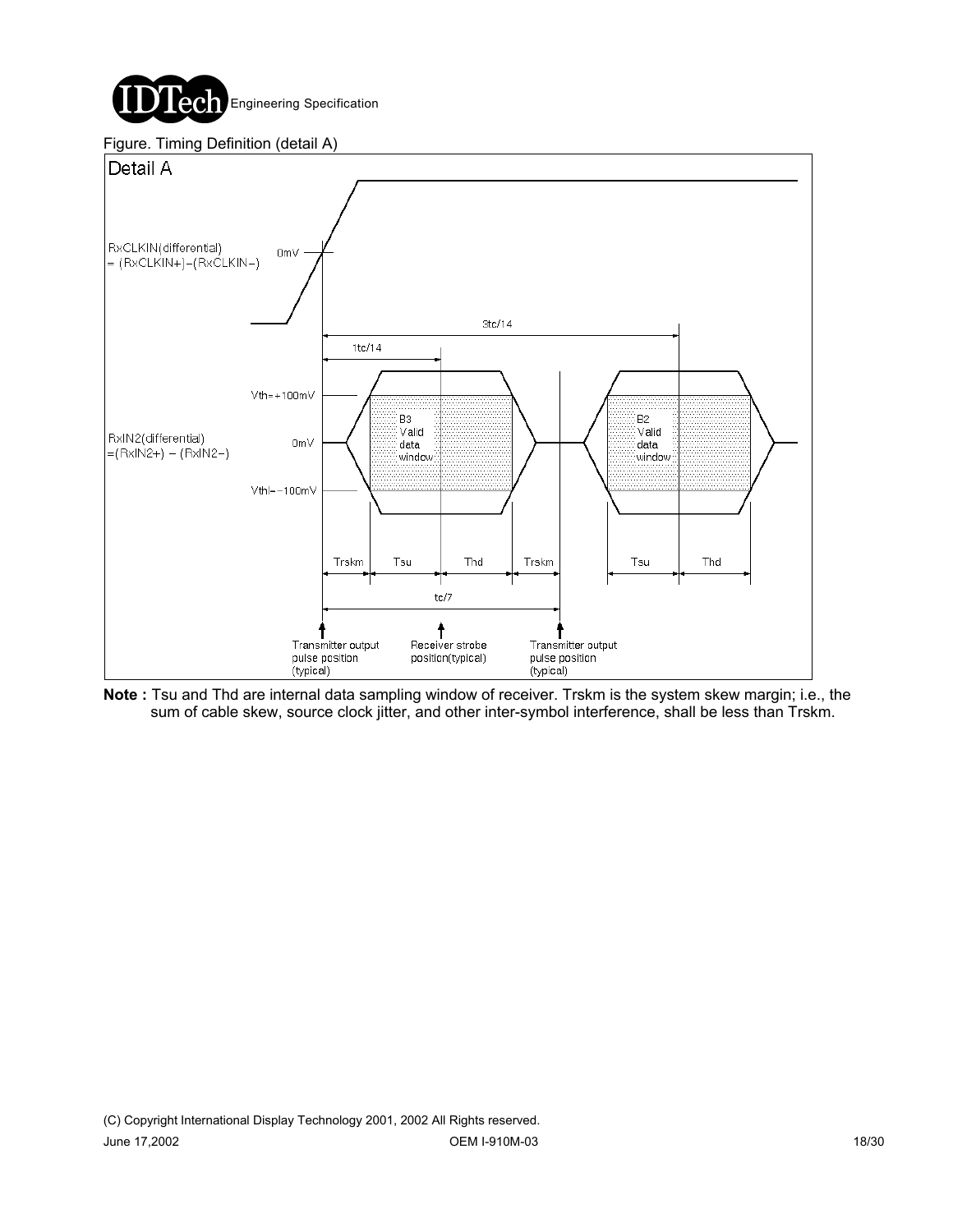![](_page_18_Picture_0.jpeg)

### **5.4.2 LVDS Receiver Internal Circuit**

![](_page_18_Figure_2.jpeg)

Below figure shows the internal block diagram of the LVDS receiver.

#### **5.4.3 Recommended Guidelines for Motherboard PCB Design and Cable Selection**

Following the suggestions below will help to achieve optimal results.

- ! Use controlled impedance media for LVDS signals. They should have a matched differential impedance of 100ohm.
- ! Match electrical lengths between traces to minimize signal skew.
- Isolate TTL signals from LVDS signals.
- ! For cables, twisted pair, twinax, or flex circuit with close coupled differential traces are recommended.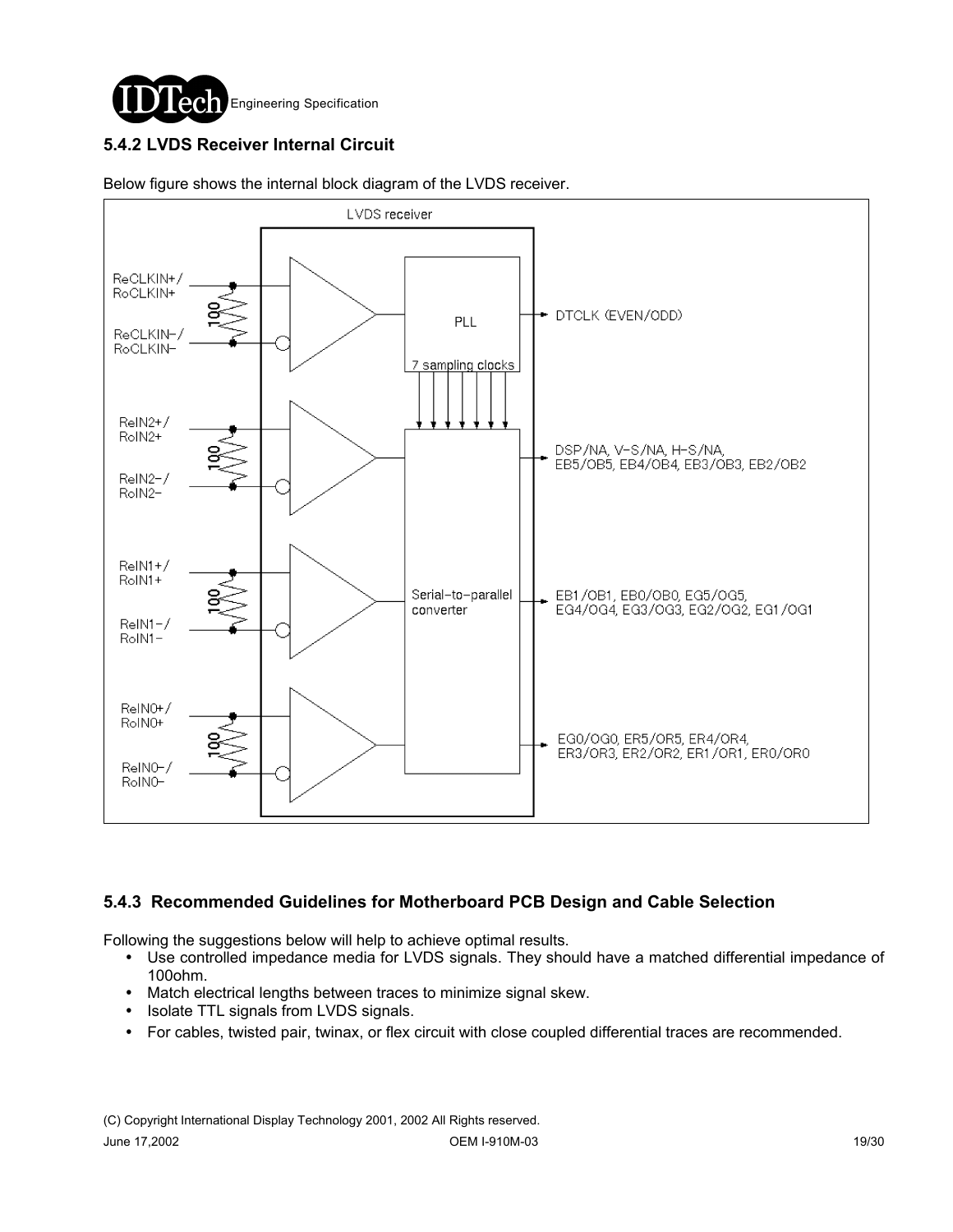![](_page_19_Picture_0.jpeg)

## **5.5 Signal for Lamp Connector**

| Pin# | <b>Signal Name</b> |
|------|--------------------|
|      | Lamp High Voltage  |
|      | Lamp Low Voltage   |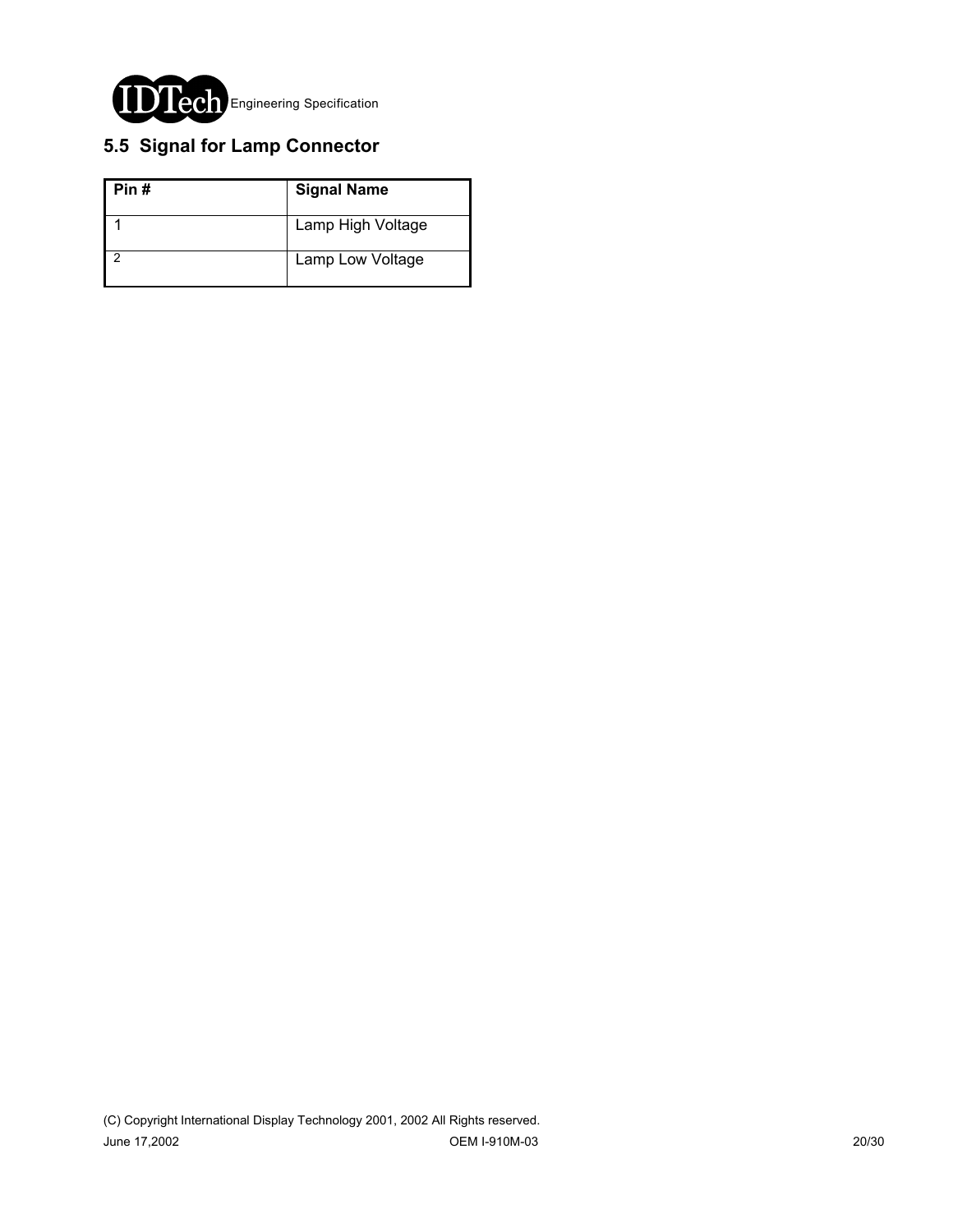![](_page_20_Picture_0.jpeg)

# **6.0 Pixel format image**

Following figure shows the relationship of the input signals and LCD pixel format image. Even and odd pair of RGB data are sampled at a time.

|             | Even<br>$\mathbf 0$   | Odd<br>1                           |      | Even<br>2046         | Odd<br>2047           |  |
|-------------|-----------------------|------------------------------------|------|----------------------|-----------------------|--|
| 1st Line    | G<br>B<br>$\mathsf R$ | $\mathsf{R}$<br>${\mathsf G}$<br>B |      | ${\sf R}$<br>B<br>G  | G   B<br>$\mathsf{R}$ |  |
|             |                       |                                    |      |                      |                       |  |
|             |                       |                                    |      |                      |                       |  |
|             |                       |                                    |      |                      |                       |  |
|             |                       |                                    |      |                      |                       |  |
| 1536th Line | R <br>B<br>G          | R<br>G<br>Iв                       | $ -$ | G $ B $<br>${\sf R}$ | R G B                 |  |
|             |                       |                                    |      |                      |                       |  |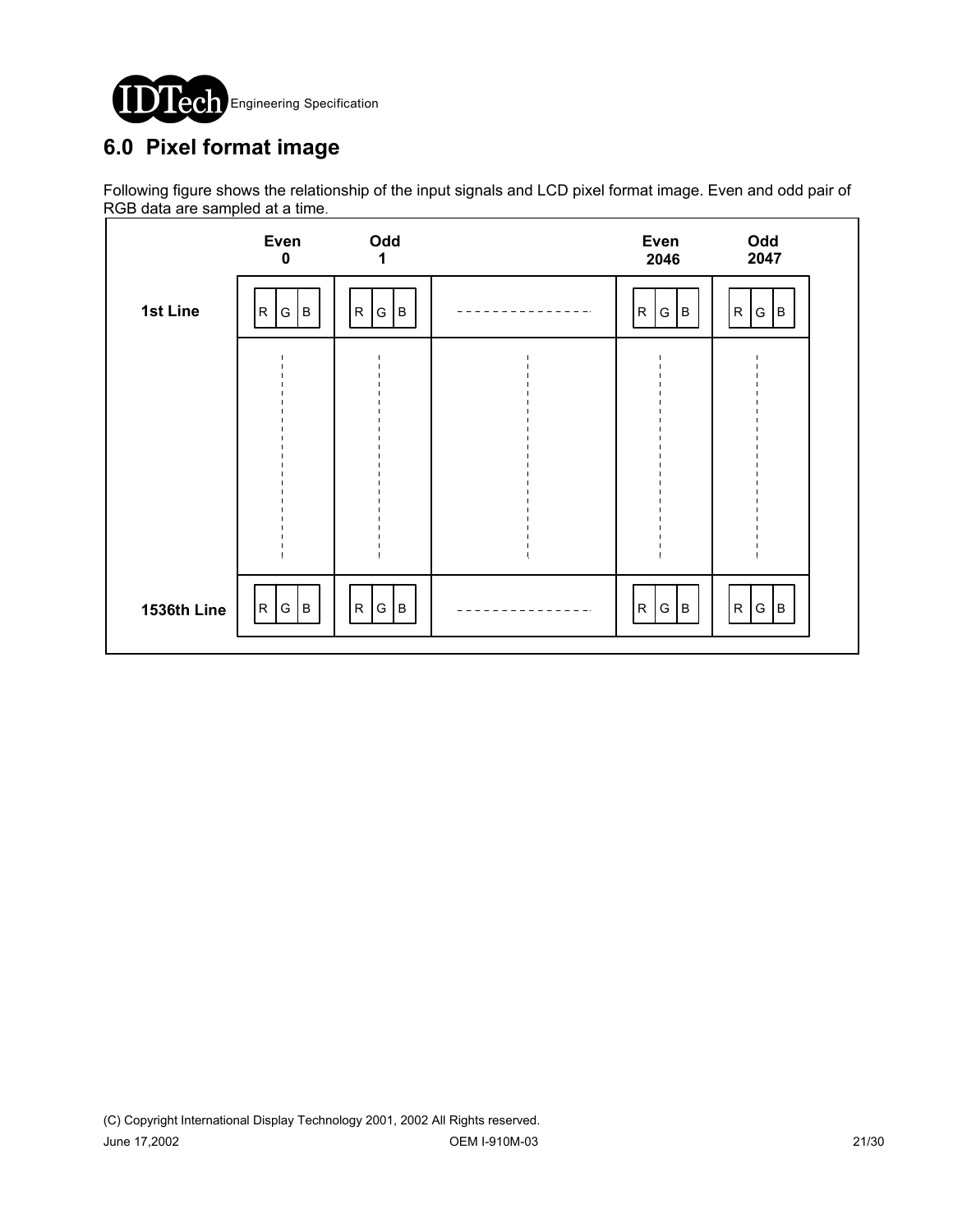![](_page_21_Picture_0.jpeg)

# **7.0 Parameter guide line for CFL Inverter**

| <b>PARAMETER</b>                      | <b>MIN</b>                   | <b>TYP</b> | <b>MAX</b> | <b>UNITS</b>      | <b>CONDITION</b>             |
|---------------------------------------|------------------------------|------------|------------|-------------------|------------------------------|
| White Luminance<br>(5 points average) | $\qquad \qquad \blacksquare$ | 180        |            | cd/m <sup>2</sup> | $(Ta=25 \text{ deg}.C)$      |
| CFL current(ICFL)                     | 3.0                          | 7.0        | 7.5        | mArms             | $(Ta=25 \deg.C)$             |
| CFL Frequency(FCFL)                   | 40                           |            | 60         | <b>KHz</b>        | $(Ta=25 \deg.C)$<br>(Note 1) |
| CFL Ignition Voltage(Vs)              | 1,500                        |            |            | <b>Vrms</b>       | $(Ta= 0 deg.C)$<br>(Note 3)  |
| CFL Voltage (Reference)(VCFL)         | $\qquad \qquad \blacksquare$ | 620        |            | <b>Vrms</b>       | $(Ta=25 \deg.C)$<br>(Note 2) |
| CFL Power consumption(PCFL)           |                              | 8.6        | 9.5        | W                 | $(Ta=25 \deg.C)$<br>(Note 2) |

**Note 1:** CFL discharge frequency should be carefully determined to avoid interference between inverter and TFT LCD.

**Note 2:** Calculated value for reference (ICFL x VCFL = PCFL).

**Note 3:** CFL inverter should be able to give out a power that has a generating capacity of over 1,500 voltage. Lamp units need 1,500 voltage minimum for ignition.

**Note 4:**

- ! All of characteristics listed are measured under the condition using the Test inverter.
- In case of using an inverter other than listed, it is recommended to check the inverter carefully. Sometimes, interfering noise stripes appear on the screen, and substandard luminance or flicker at low power may happen.
- ! In designing an inverter, it is suggested to check safety circuit very carefully. Impedance of CFL, for instance, becomes more than 1 [M ohm] when CFL is damaged.
- Generally, CFL has some amount of delay time after applying kick-off voltage. It is recommended to keep on applying kick-off voltage for 1 [Sec] until discharge.
- ! Reducing CFL current increases CFL discharge voltage and generally increases CFL discharge frequency. So all the parameters of an inverter should be carefully designed so as not to produce too much leakage current from high-voltage output of the inverter.
- ! It should be employed the inverter which has 'Duty Dimming', if ICFL is less than 4.0[mA].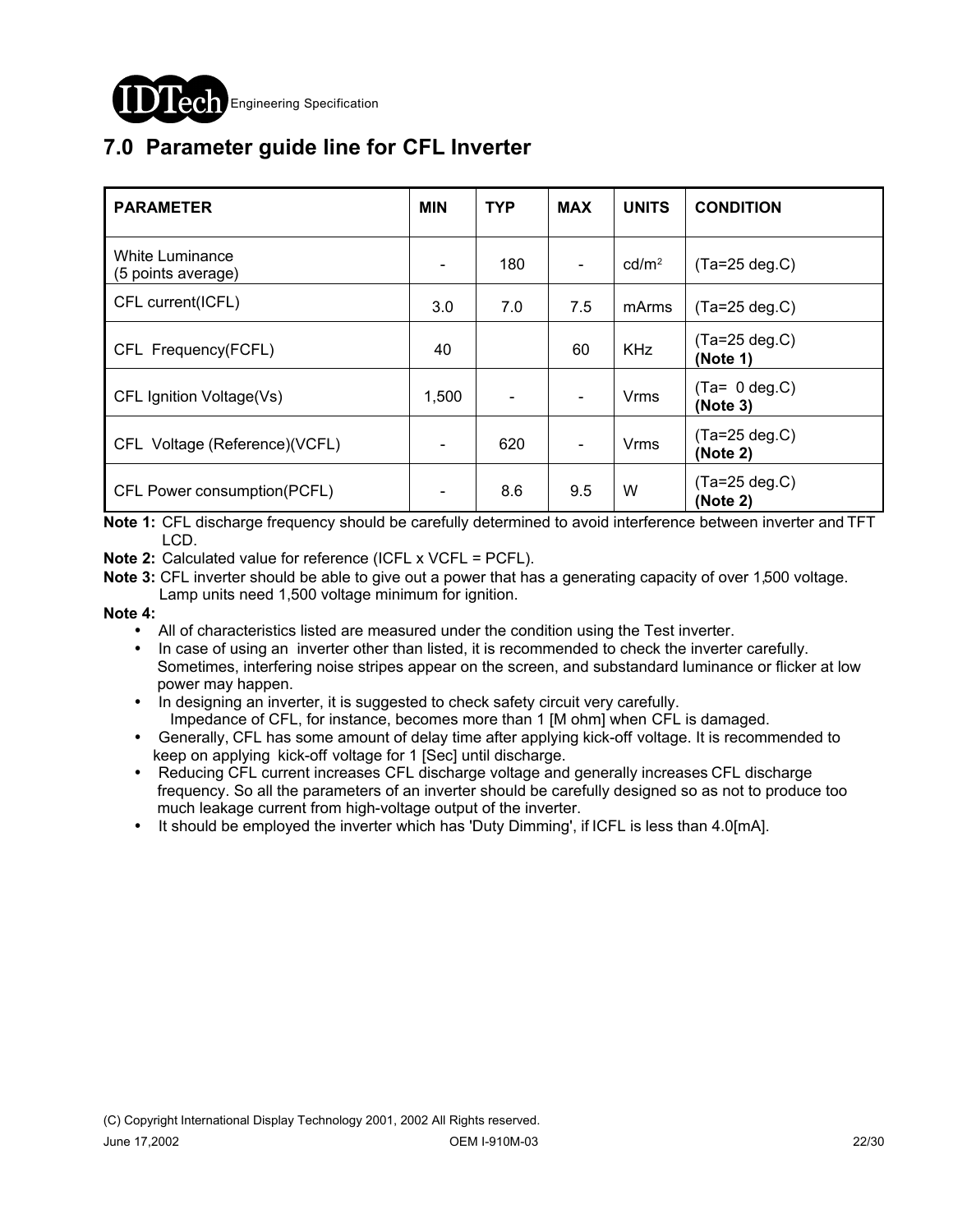![](_page_22_Picture_0.jpeg)

The following chart is CFL current versus the luminance for your reference.

|     | Luminance vs Lamp current |   |     |   |        |  |  |  |
|-----|---------------------------|---|-----|---|--------|--|--|--|
|     | Luminance [cd/m2]         |   |     |   |        |  |  |  |
| 160 |                           |   |     |   |        |  |  |  |
| 150 |                           |   |     |   |        |  |  |  |
| 140 |                           |   |     |   |        |  |  |  |
| 130 |                           |   |     |   |        |  |  |  |
| 120 |                           |   |     |   |        |  |  |  |
| 110 |                           |   |     |   |        |  |  |  |
| 100 |                           |   | TBD |   |        |  |  |  |
| 90  |                           |   |     |   |        |  |  |  |
| 80  |                           |   |     |   |        |  |  |  |
| 70  |                           |   |     |   |        |  |  |  |
|     | 2                         | 3 | 4   | 5 | 6<br>7 |  |  |  |
|     | Lamp current[mA]          |   |     |   |        |  |  |  |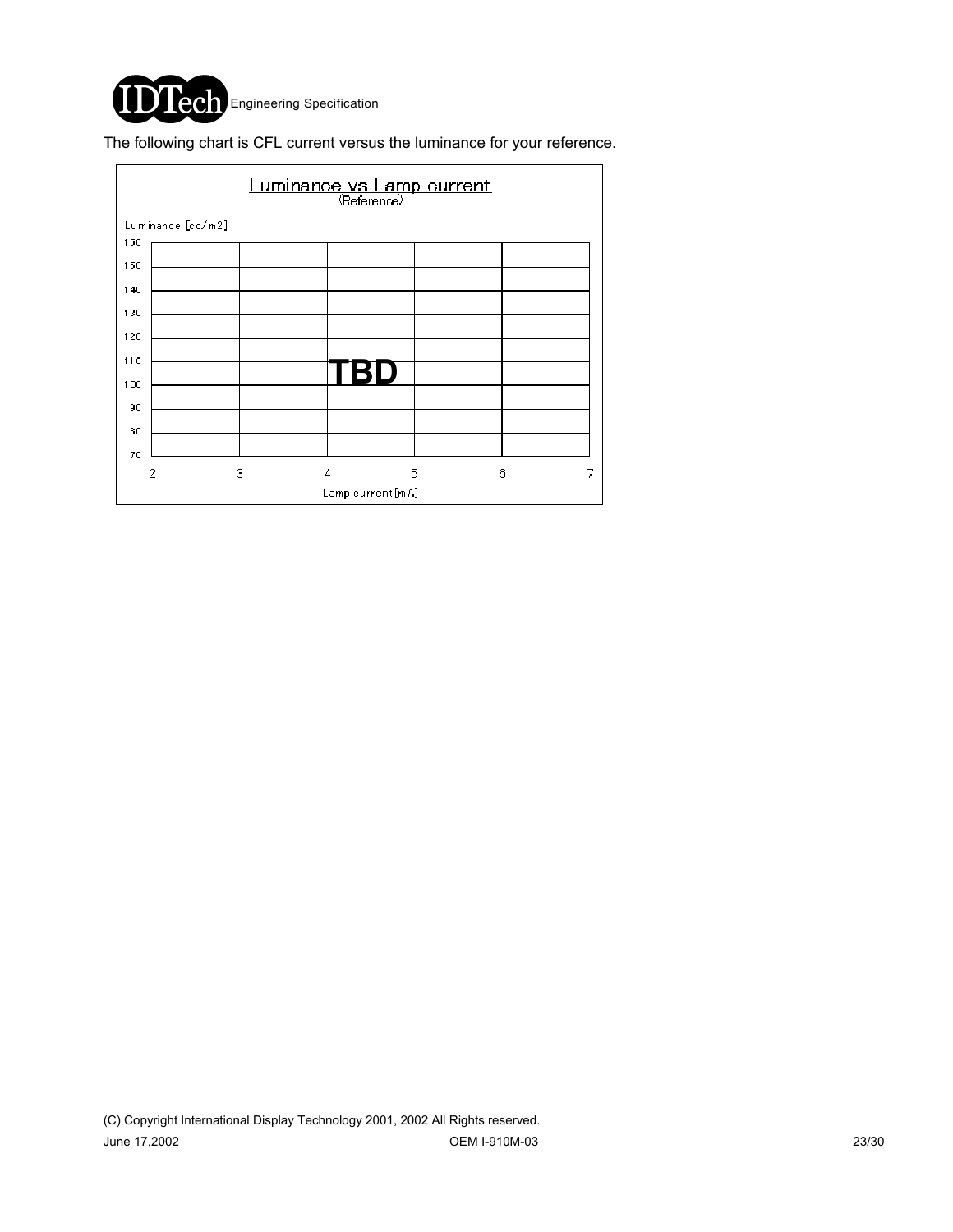![](_page_23_Picture_0.jpeg)

## **8.0 Interface Timings**

Basically, interface timings described here is not actual input timing of LCD module but output timing of SN75LVDS86(Texas Instruments) or equivalent.

| ັ            |                       |            |        |        |                          |         |
|--------------|-----------------------|------------|--------|--------|--------------------------|---------|
| Signal       | Item                  | Symbol     | MIN.   | TYP.   | MAX.                     | Unit    |
| <b>DTCLK</b> | Freqency              | Fdck       | 50     | 82.125 | 86.6                     | [MHz]   |
|              |                       | <b>Tck</b> | 11.547 | 12.177 | 20.000                   | [ns]    |
| +V-Sync      | Frame Rate            | Fv         |        | 49.266 |                          | [Hz]    |
|              |                       | Tv         |        | 20.3   |                          | [ms]    |
|              |                       | Nv         | 1542   | 1555   | 1662                     | [lines] |
|              | V-Active Level        | Tva        |        | 13.1   | $\overline{\phantom{0}}$ | [us]    |
|              |                       | <b>Nva</b> | 1      | 1      | 124                      | [lines] |
|              | V-Back Porch          | <b>Nvb</b> | 1      | 1      | 124                      | [lines] |
|              | V-Front Porch         | Nvf        | 1      | 17     | 124                      | [lines] |
| +DSPTMG      | V-Line                | m          |        | 1536   |                          | [lines] |
| +H-Sync      | Scan Rate             | Fh         |        | 76.6   |                          | [KHz]   |
|              |                       | Th         |        | 13.1   |                          | [us]    |
|              |                       | Nh         | 1064   | 1072   | 1407                     | [Tck]   |
|              | <b>H-Active Level</b> | Tha        |        | 0.097  |                          | [us]    |
|              |                       | Nha        | 1      | 8      | 381                      | [Tck]   |
|              | H-Back Porch          | Thb        | 1      | 32     | 381                      | [Tck]   |
|              | H-Front Porch         | Thf        | 1      | 8      | 381                      | [Tck]   |
| +DSPTMG      | Display               | Thd        |        | 12.469 |                          | [us]    |
| +DATA        | Data Even/Odd         | n          |        | 2048   |                          | [dots]  |

### **8.1 Timing Characteristics**

**Note :**

. Both positive Hsync and positive Vsync polarity is recommended

. When there are invalid timing, Display appears black pattern. Synchronous Signal Defects and enter Auto Refresh for LCD Module Protection Mode.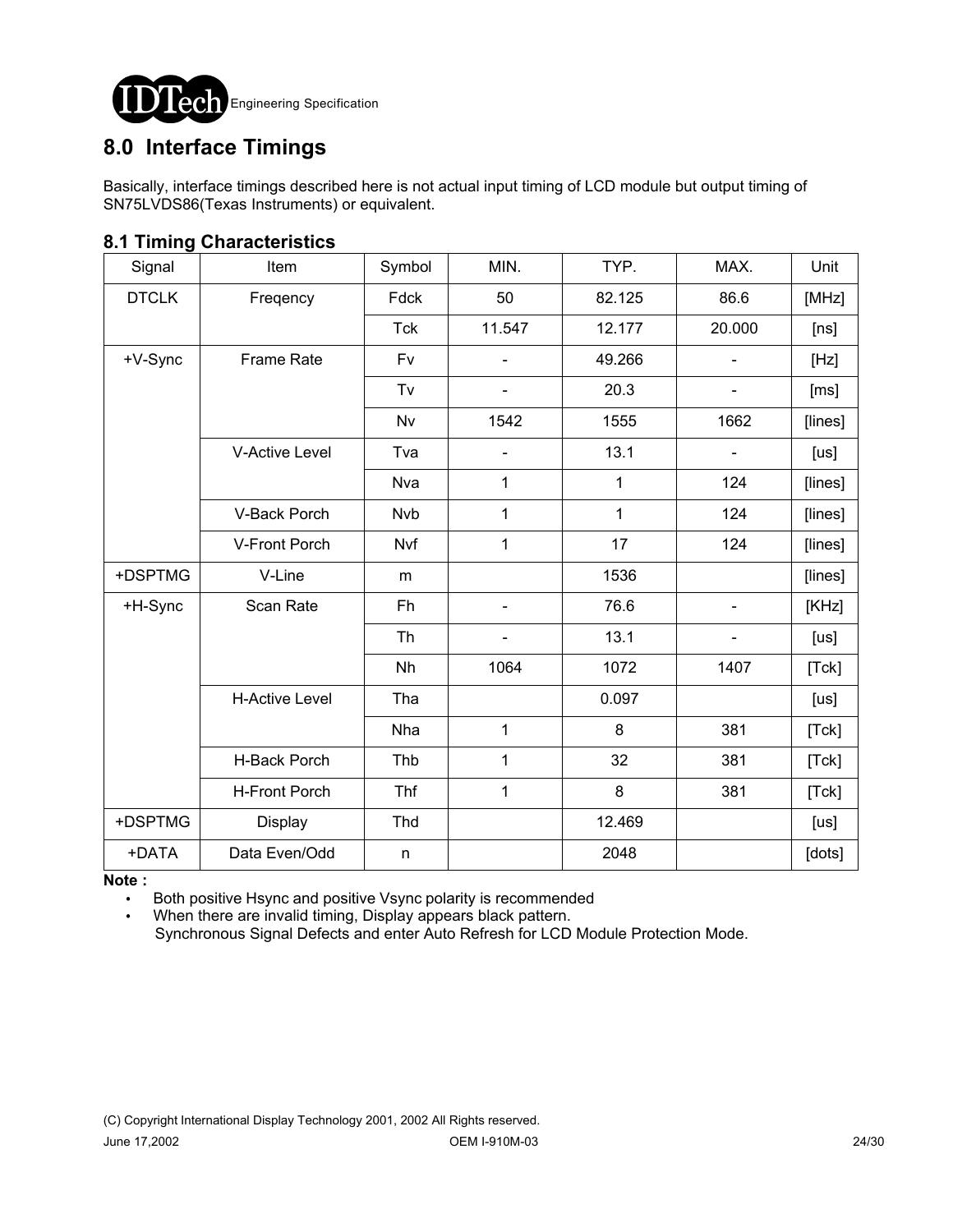![](_page_24_Picture_0.jpeg)

### **8.2 Timing Definition**

#### **Vertical Timing**

| Support mode              | Tvblk<br>Vertical<br><b>Blanking</b> | m<br><b>Active Field</b> | <b>Tvf VSYNC</b><br>Front Porch | Tv.Nv<br><b>Frame</b><br>Time | Tva<br><b>VSYNC</b><br>Width | Tyb<br><b>VSYNC</b><br><b>Back Porch</b> |
|---------------------------|--------------------------------------|--------------------------|---------------------------------|-------------------------------|------------------------------|------------------------------------------|
| 2048 x 1536 at 50Hz       | $0.248$ ms                           | 20.050 ms                | $0.222$ ms                      | 20.298 ms                     | $0.013$ ms                   | $0.013$ ms                               |
| (H line rate : $13.1$ us) | $(19$ lines)                         | (1536 lines)             | $(17$ lines)                    | (1555 lines)                  | $(1$ line)                   | (1 line)                                 |

![](_page_24_Figure_4.jpeg)

#### **Horizontal Timing**

| Support mode                                           | Thblk<br>Horizontal<br><b>Blanking</b> | Thd<br><b>Active Field</b> | Thf<br><b>HSYNC</b><br><b>Front Porch</b> | Th, Nh<br>H Line<br>Time   | Tha<br><b>HSYNC</b><br>Width | <b>Thb</b><br><b>HSYNC</b><br><b>Back Porch</b> |
|--------------------------------------------------------|----------------------------------------|----------------------------|-------------------------------------------|----------------------------|------------------------------|-------------------------------------------------|
| 2048 x 1536<br>Dotclock: 164.250<br>MHz (82.125MHz x2) | $0.584$ us<br>$(96$ dots)              | 12.469 us<br>(2048 dots)   | $0.097$ us<br>$(16$ dots)                 | 13.053 us<br>$(2144$ dots) | $0.097$ us<br>$(16$ dots)    | $0.390$ us<br>$(64$ dots)                       |

![](_page_24_Figure_7.jpeg)

(C) Copyright International Display Technology 2001, 2002 All Rights reserved. June 17,2002 OEM I-910M-03 25/30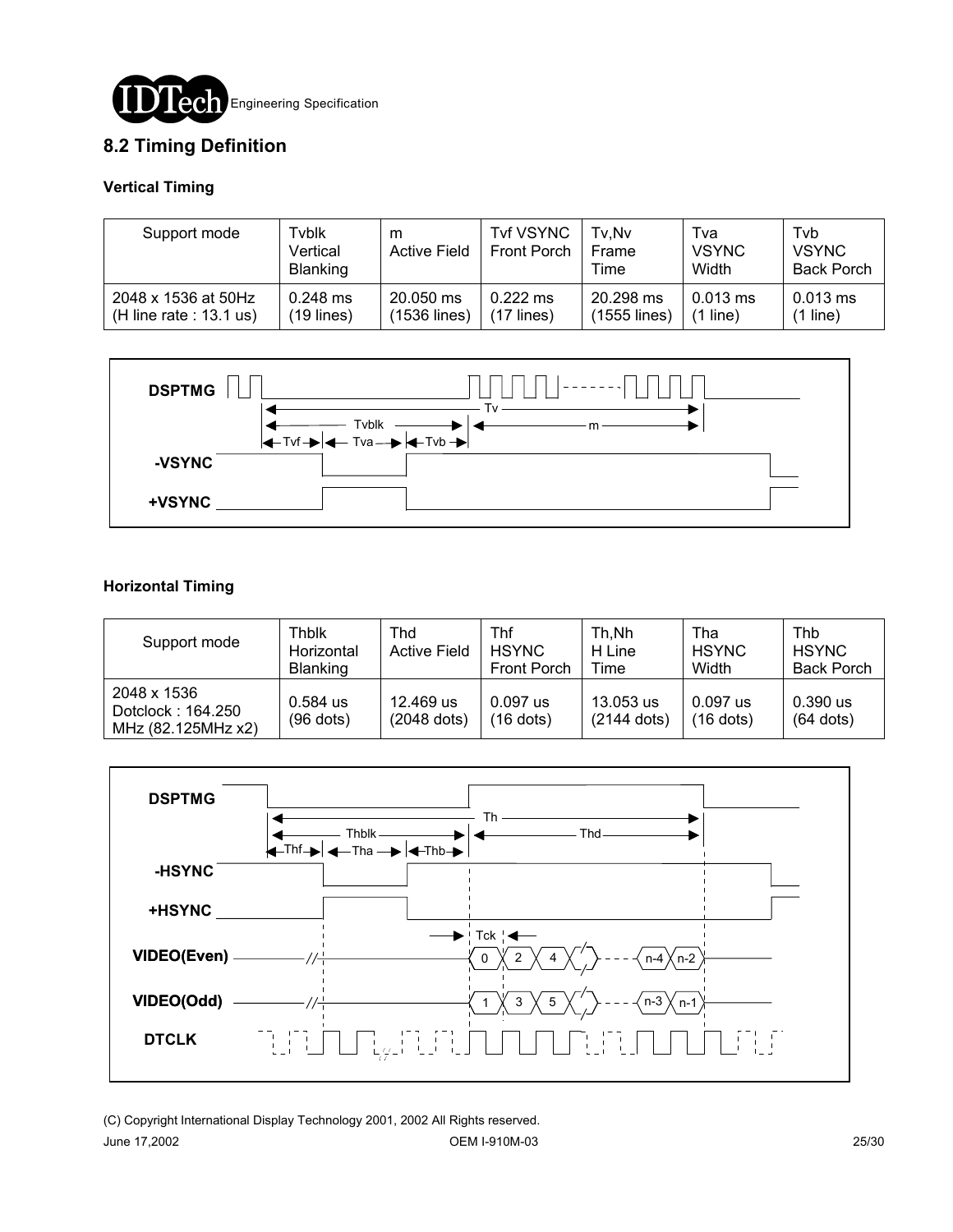![](_page_25_Picture_0.jpeg)

## **9.0 Power Consumption**

Input power specifications are as follows;

| <b>SYMBOL</b> | <b>PARAMETER</b>                                 | Min | Typ  | Max  | <b>UNITS</b> | <b>CONDITION</b>                 |
|---------------|--------------------------------------------------|-----|------|------|--------------|----------------------------------|
| <b>VDD</b>    | Logic/LCD Drive<br>Voltage                       | 3.0 | 3.3  | 3.6  | V            | Load Capacitance<br>68uF         |
| <b>PDD</b>    | <b>VDD Power</b>                                 |     |      | 5.2  | W            | <b>MAX Pattern</b><br>$VDD=3.6V$ |
| <b>PDD</b>    | <b>VDD Power</b>                                 |     | 4.1  |      | W            | All White Pattern<br>$VDD=3.3V$  |
| <b>IDD</b>    | <b>VDD Current</b>                               |     |      | 1730 | mA           | <b>MAX Pattern</b><br>$VDD=3.0V$ |
| <b>IDD</b>    | <b>VDD Current</b>                               |     | 1240 |      | mA           | All White Pattern<br>$VDD=3.3V$  |
| VDDrp         | Allowable Logic/LCD<br>Drive Ripple Voltage      |     |      | 100  | $mVp-p$      |                                  |
| <b>VDDns</b>  | Allowable Logic/LCD<br><b>Drive Ripple Noise</b> |     |      | 100  | $mVp-p$      |                                  |

**Note :**Max Pattern:2 dot Vertical sub-pixel stripe.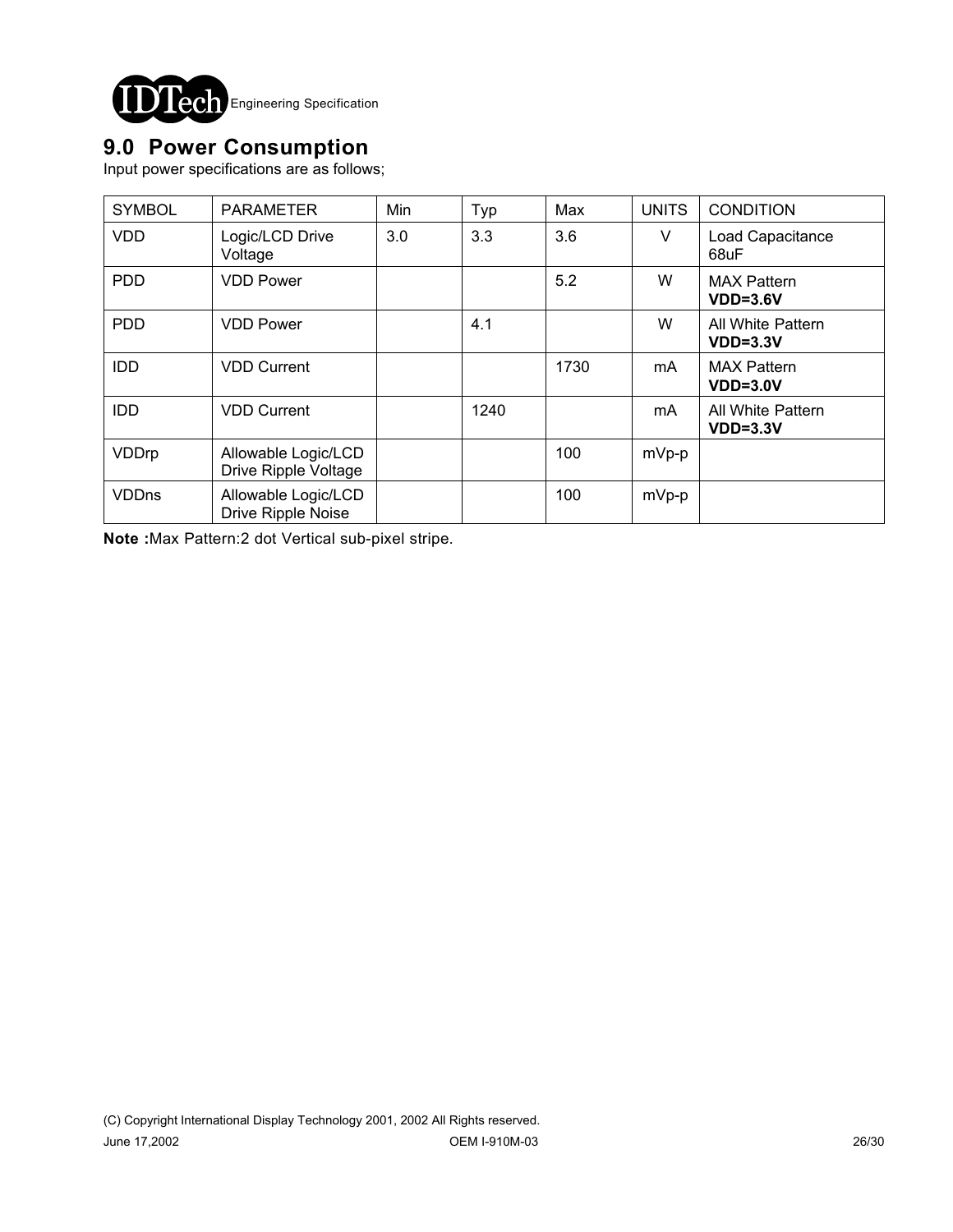![](_page_26_Picture_0.jpeg)

# **10.0 Power ON/OFF Sequence**

VDD power and lamp on/off sequence is as follows. Interface signals are also shown in the chart. Signals from any system shall be Hi-Z state or low level when VDD is off.

![](_page_26_Figure_3.jpeg)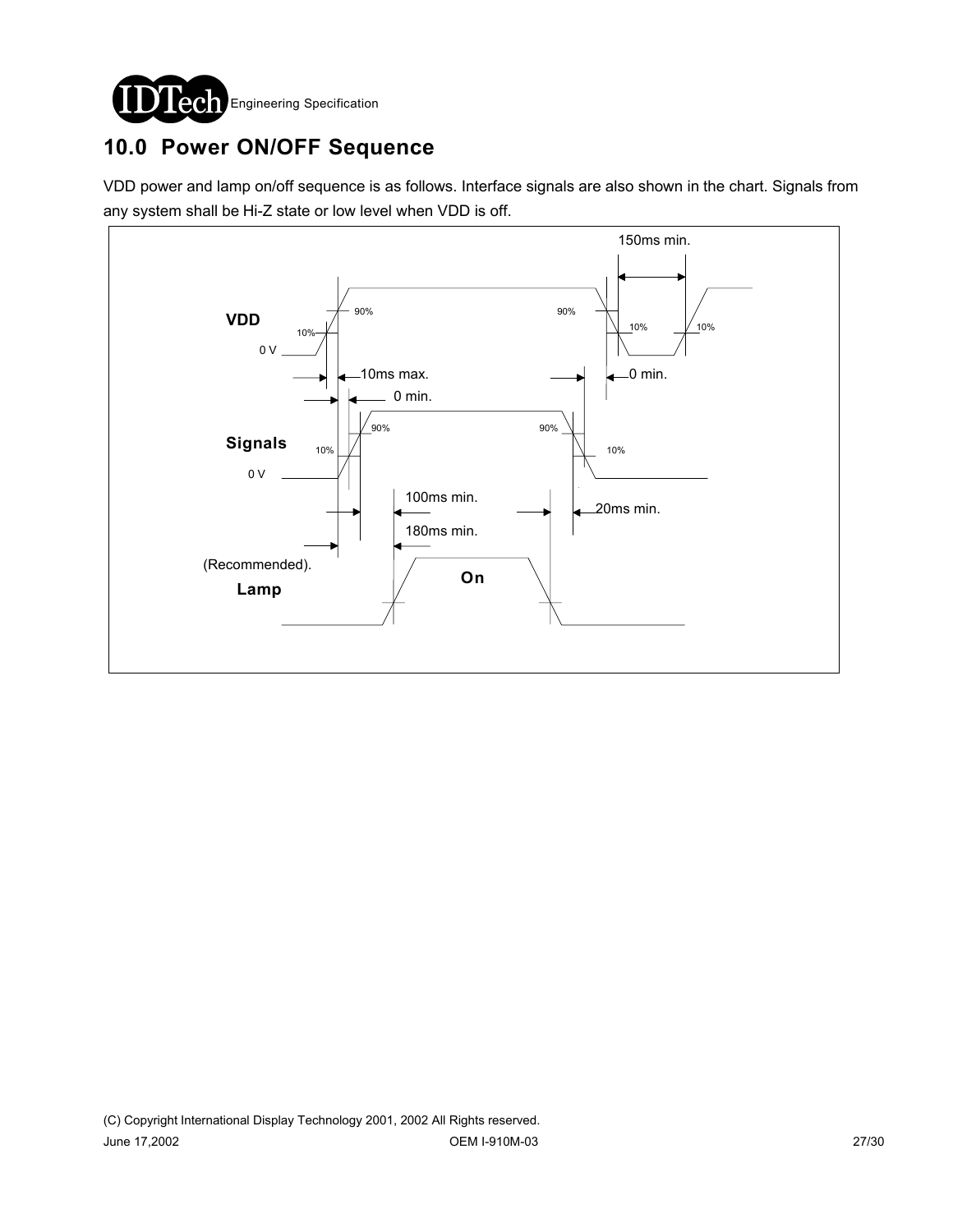![](_page_27_Picture_0.jpeg)

## **11.0 Mechanical Characteristics**

![](_page_27_Figure_2.jpeg)

(C) Copyright International Display Technology 2001, 2002 All Rights reserved. June 17,2002 OEM I-910M-03 28/30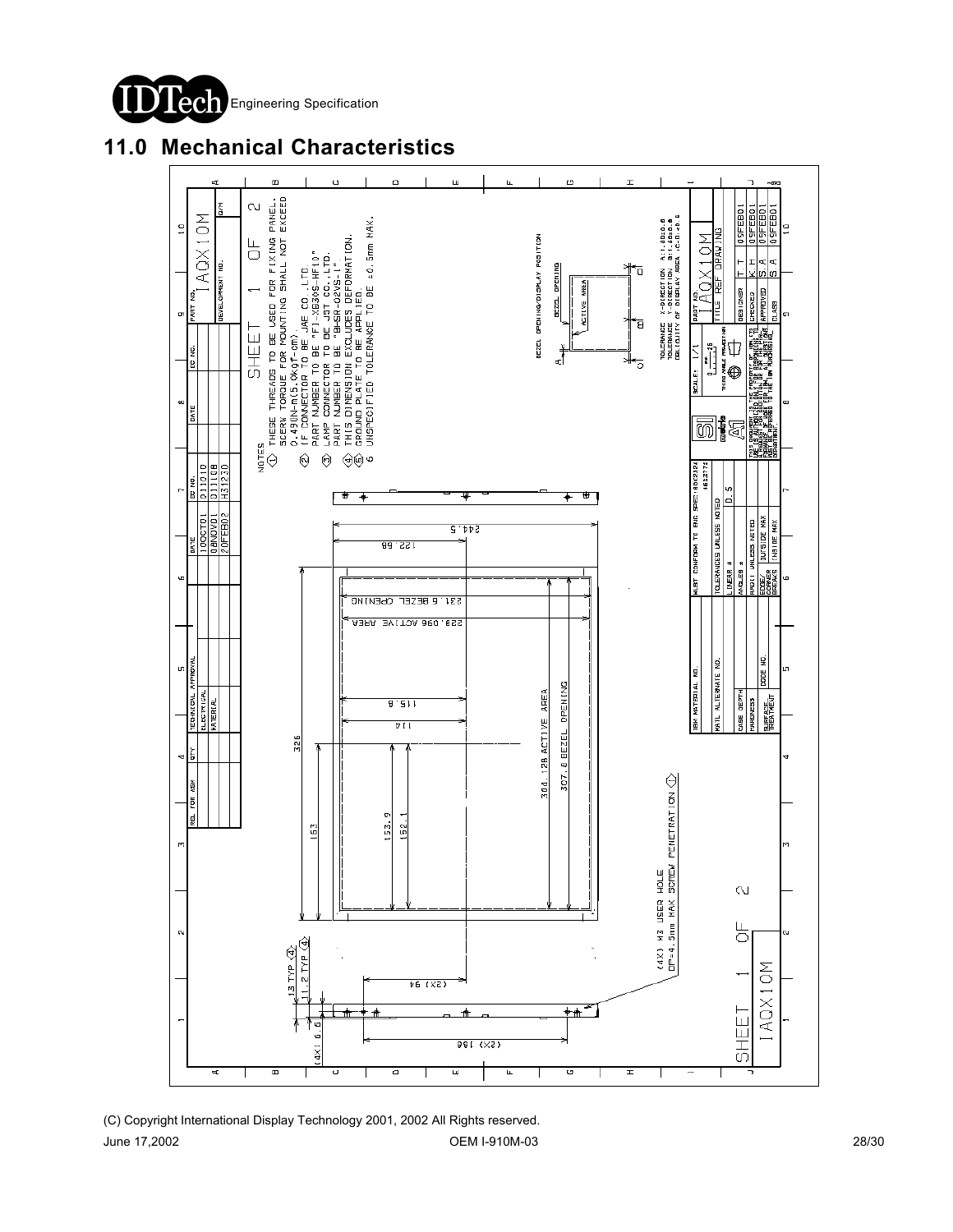![](_page_28_Picture_0.jpeg)

![](_page_28_Figure_1.jpeg)